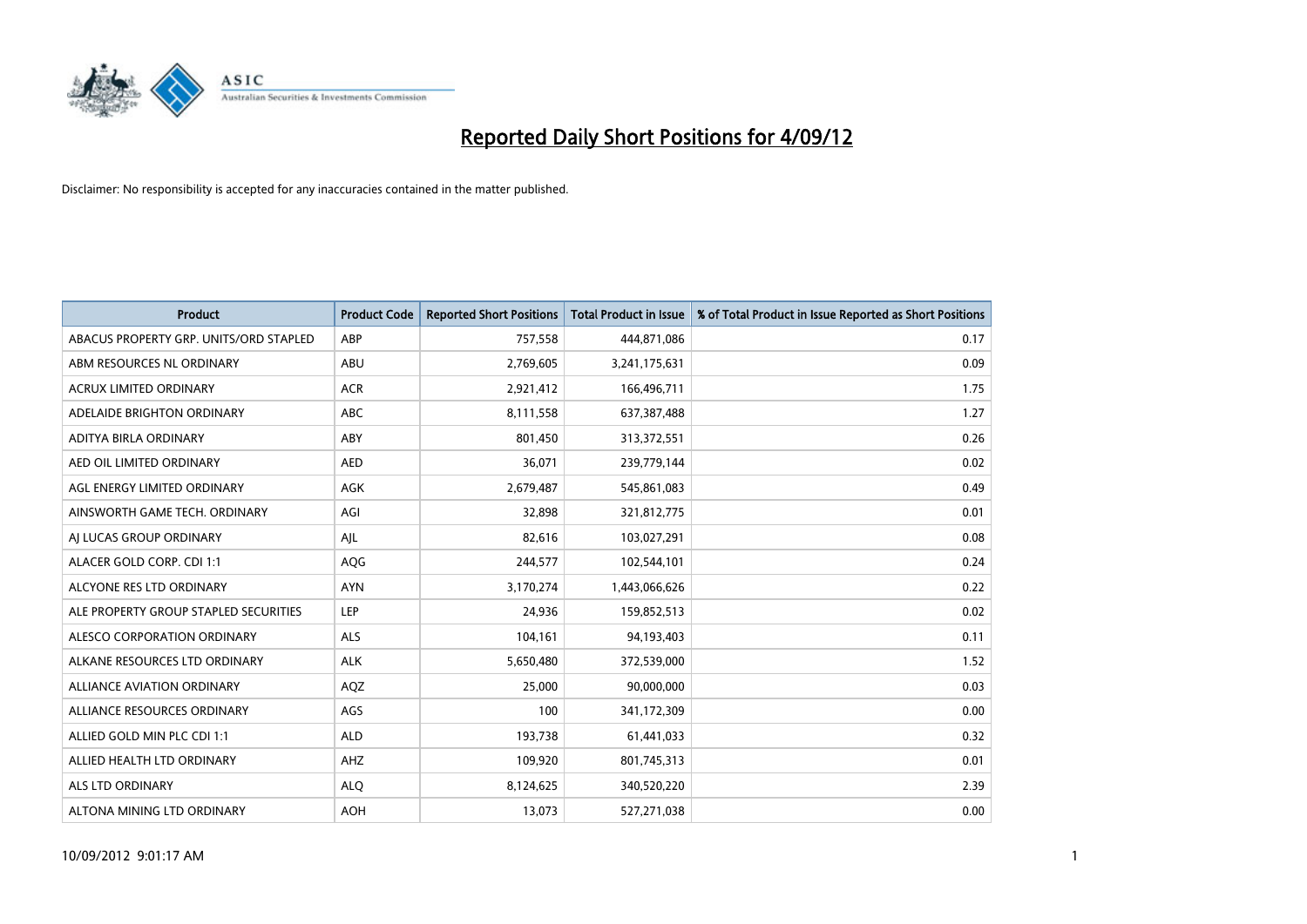

| <b>Product</b>                          | <b>Product Code</b> | <b>Reported Short Positions</b> | <b>Total Product in Issue</b> | % of Total Product in Issue Reported as Short Positions |
|-----------------------------------------|---------------------|---------------------------------|-------------------------------|---------------------------------------------------------|
| ALUMINA LIMITED ORDINARY                | <b>AWC</b>          | 211,621,322                     | 2,440,196,187                 | 8.67                                                    |
| AMCOR LIMITED ORDINARY                  | <b>AMC</b>          | 3,521,769                       | 1,206,684,923                 | 0.29                                                    |
| AMP LIMITED ORDINARY                    | AMP                 | 5,153,604                       | 2,894,931,180                 | 0.18                                                    |
| AMPELLA MINING ORDINARY                 | <b>AMX</b>          | 4,988,304                       | 246,800,493                   | 2.02                                                    |
| ANGLOGOLD ASHANTI CDI 5:1               | AGG                 | 3,000                           | 89,207,765                    | 0.00                                                    |
| ANSELL LIMITED ORDINARY                 | <b>ANN</b>          | 4,879,050                       | 130,656,668                   | 3.73                                                    |
| ANTARES ENERGY LTD ORDINARY             | <b>AZZ</b>          | 364,137                         | 257,000,000                   | 0.14                                                    |
| ANZ BANKING GRP LTD ORDINARY            | ANZ                 | 9,545,935                       | 2,716,019,028                 | 0.35                                                    |
| APA GROUP STAPLED SECURITIES            | <b>APA</b>          | 28,882,703                      | 644,485,583                   | 4.48                                                    |
| APN NEWS & MEDIA ORDINARY               | <b>APN</b>          | 14,039,650                      | 649,010,756                   | 2.16                                                    |
| AQUARIUS PLATINUM. ORDINARY             | <b>AOP</b>          | 11,476,486                      | 472,851,336                   | 2.43                                                    |
| AQUILA RESOURCES ORDINARY               | <b>AQA</b>          | 7,475,274                       | 411,804,442                   | 1.82                                                    |
| ARAFURA RESOURCE LTD ORDINARY           | <b>ARU</b>          | 5,643,947                       | 396,004,144                   | 1.43                                                    |
| ARB CORPORATION ORDINARY                | ARP                 | 29,711                          | 72,481,302                    | 0.04                                                    |
| ARDENT LEISURE GROUP STAPLED SECURITIES | AAD                 | 795,760                         | 341,252,614                   | 0.23                                                    |
| ARISTOCRAT LEISURE ORDINARY             | <b>ALL</b>          | 24,731,283                      | 550,502,889                   | 4.49                                                    |
| ARRIUM LTD ORDINARY                     | ARI                 | 27,670,504                      | 1,345,665,626                 | 2.06                                                    |
| ASCIANO LIMITED ORDINARY                | <b>AIO</b>          | 5,391,765                       | 975,385,664                   | 0.55                                                    |
| ASG GROUP LIMITED ORDINARY              | <b>ASZ</b>          | 119,416                         | 172,172,079                   | 0.07                                                    |
| ASPEN GROUP ORD/UNITS STAPLED           | APZ                 | 82,513                          | 600,507,326                   | 0.01                                                    |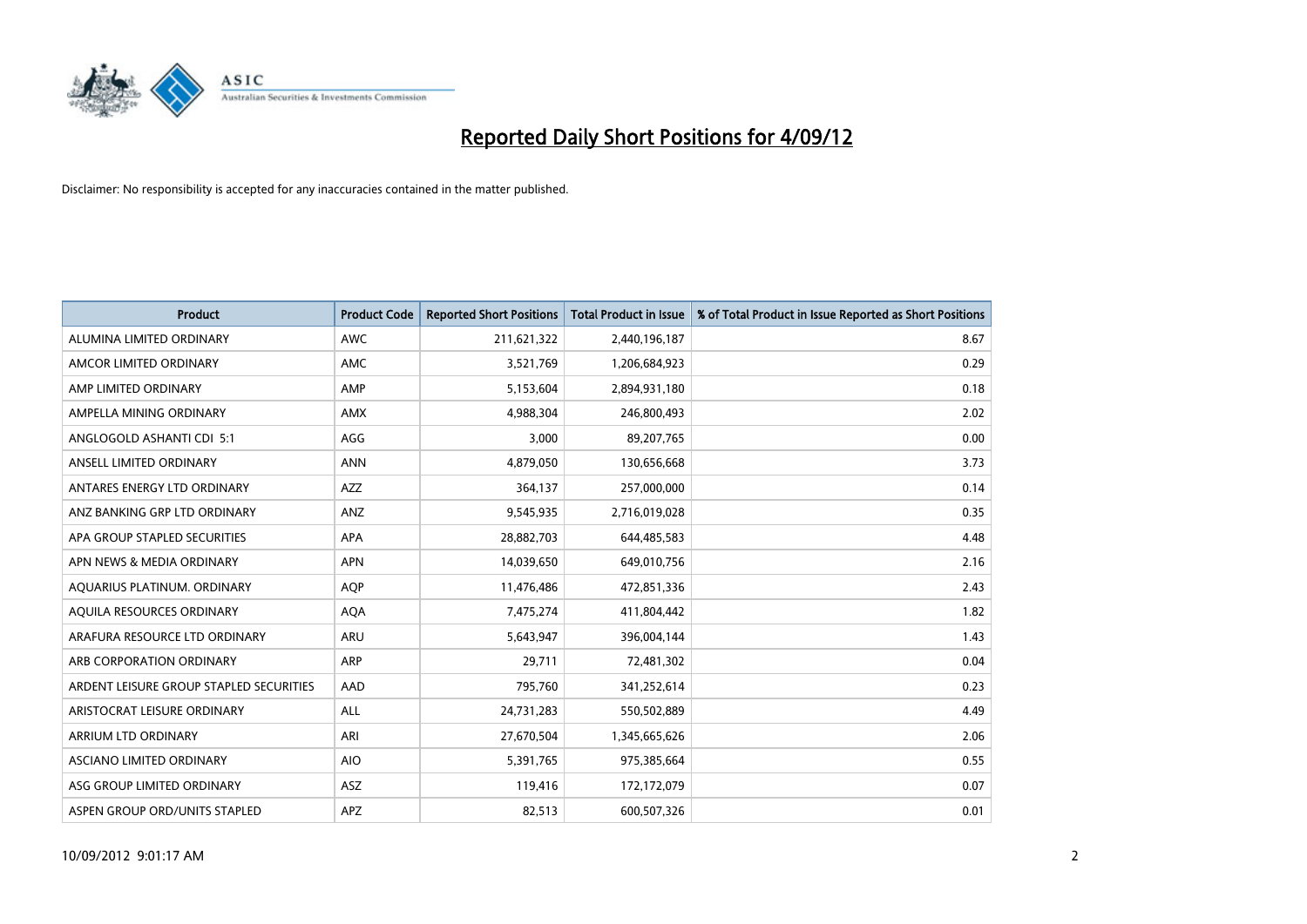

| <b>Product</b>                          | <b>Product Code</b> | <b>Reported Short Positions</b> | <b>Total Product in Issue</b> | % of Total Product in Issue Reported as Short Positions |
|-----------------------------------------|---------------------|---------------------------------|-------------------------------|---------------------------------------------------------|
| ASPIRE MINING LTD ORDINARY              | <b>AKM</b>          | 270,206                         | 620,594,556                   | 0.04                                                    |
| ASTRO JAP PROP GROUP STAPLED SECURITIES | AJA                 | 5,527                           | 58,445,002                    | 0.01                                                    |
| ASX LIMITED ORDINARY                    | <b>ASX</b>          | 3,211,442                       | 175,136,729                   | 1.83                                                    |
| ATLAS IRON LIMITED ORDINARY             | <b>AGO</b>          | 11,986,883                      | 904,580,993                   | 1.33                                                    |
| <b>AURORA OIL &amp; GAS ORDINARY</b>    | <b>AUT</b>          | 7,196,635                       | 447,885,778                   | 1.61                                                    |
| <b>AUSDRILL LIMITED ORDINARY</b>        | <b>ASL</b>          | 2,573,625                       | 304,397,289                   | 0.85                                                    |
| AUSENCO LIMITED ORDINARY                | AAX                 | 611,000                         | 123,872,665                   | 0.49                                                    |
| <b>AUSGOLD LIMITED ORDINARY</b>         | <b>AUC</b>          | 50,000                          | 136,264,601                   | 0.04                                                    |
| <b>AUSTAL LIMITED ORDINARY</b>          | ASB                 | 176,508                         | 188,193,007                   | 0.09                                                    |
| AUSTIN ENGINEERING ORDINARY             | <b>ANG</b>          | 48,598                          | 72,314,403                    | 0.07                                                    |
| AUSTRALAND PROPERTY STAPLED SECURITY    | <b>ALZ</b>          | 465,767                         | 576,846,597                   | 0.08                                                    |
| AUSTRALIAN AGRICULT. ORDINARY           | AAC                 | 307,249                         | 312,905,085                   | 0.10                                                    |
| AUSTRALIAN INFRASTR, UNITS/ORDINARY     | <b>AIX</b>          | 2,985,970                       | 620,733,944                   | 0.48                                                    |
| <b>AUSTRALIAN PHARM, ORDINARY</b>       | API                 | 327,989                         | 488,115,883                   | 0.07                                                    |
| <b>AUTOMOTIVE HOLDINGS ORDINARY</b>     | AHE                 | 3                               | 260,579,682                   | 0.00                                                    |
| AVJENNINGS LIMITED ORDINARY             | <b>AVJ</b>          | 575,001                         | 274,588,694                   | 0.21                                                    |
| AWE LIMITED ORDINARY                    | AWE                 | 4,244,601                       | 521,871,941                   | 0.81                                                    |
| AZIMUTH RES LTD ORDINARY                | <b>AZH</b>          | 1,273,043                       | 418,911,161                   | 0.30                                                    |
| AZUMAH RESOURCES ORDINARY               | <b>AZM</b>          | 500,000                         | 333,714,096                   | 0.15                                                    |
| BANDANNA ENERGY ORDINARY                | <b>BND</b>          | 3,672,556                       | 528,481,199                   | 0.69                                                    |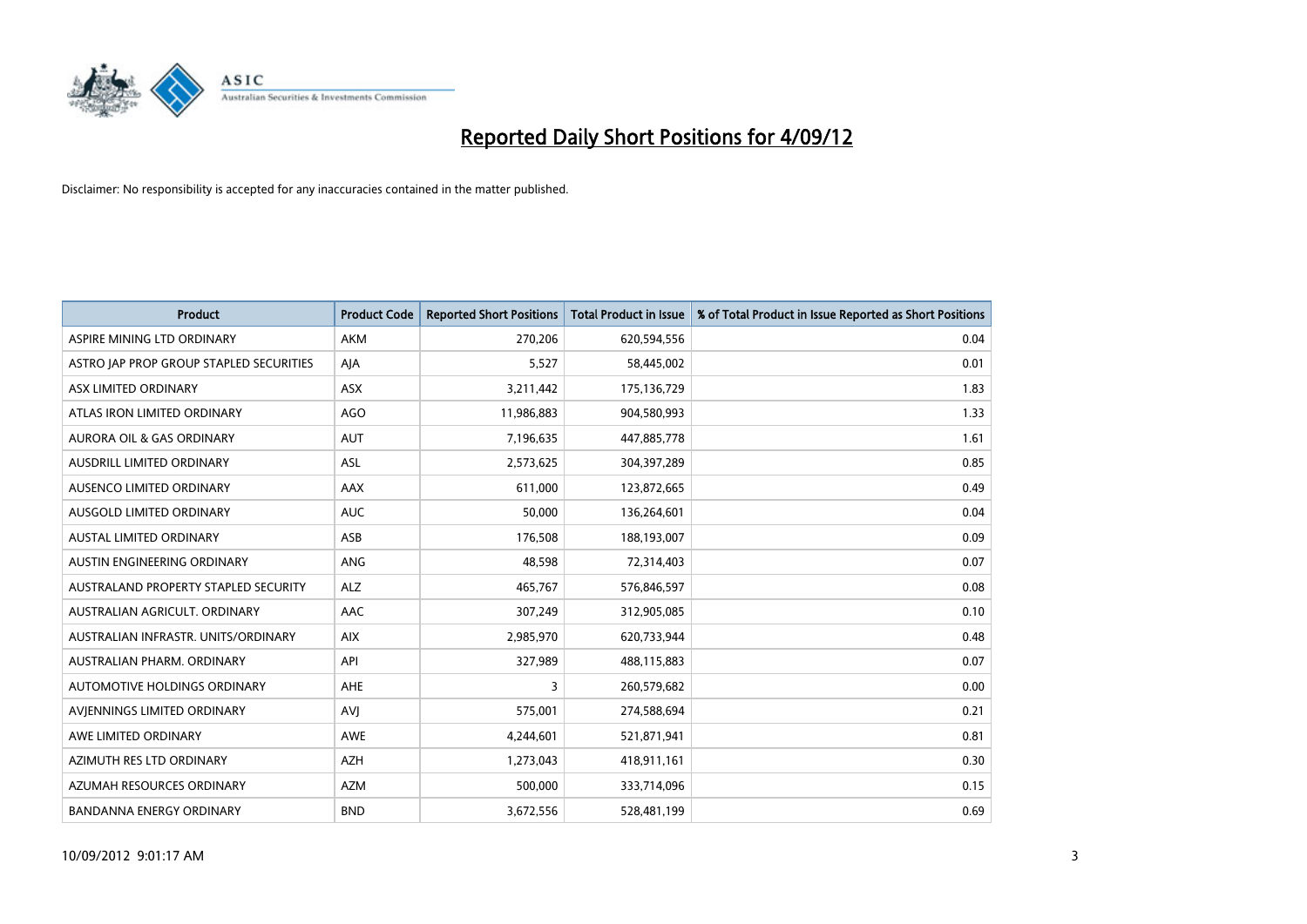

| <b>Product</b>                       | <b>Product Code</b> | <b>Reported Short Positions</b> | <b>Total Product in Issue</b> | % of Total Product in Issue Reported as Short Positions |
|--------------------------------------|---------------------|---------------------------------|-------------------------------|---------------------------------------------------------|
| BANK OF QUEENSLAND. ORDINARY         | <b>BOQ</b>          | 10,189,488                      | 308,797,224                   | 3.30                                                    |
| <b>BANNERMAN RESOURCES ORDINARY</b>  | <b>BMN</b>          | 10,000                          | 302,069,772                   | 0.00                                                    |
| <b>BASE RES LIMITED ORDINARY</b>     | <b>BSE</b>          | 650,510                         | 460,440,029                   | 0.14                                                    |
| BATHURST RESOURCES ORDINARY          | <b>BTU</b>          | 36,974,605                      | 696,747,997                   | 5.31                                                    |
| <b>BC IRON LIMITED ORDINARY</b>      | <b>BCI</b>          | 4,430                           | 103,861,000                   | 0.00                                                    |
| <b>BEACH ENERGY LIMITED ORDINARY</b> | <b>BPT</b>          | 23,697,660                      | 1,256,183,762                 | 1.89                                                    |
| BEADELL RESOURCE LTD ORDINARY        | <b>BDR</b>          | 14,254,902                      | 724,704,752                   | 1.97                                                    |
| BENDIGO AND ADELAIDE ORDINARY        | <b>BEN</b>          | 9,856,078                       | 396,663,707                   | 2.48                                                    |
| BERKELEY RESOURCES ORDINARY          | <b>BKY</b>          | 201,891                         | 179,393,273                   | 0.11                                                    |
| BETASHARES ASX RES ETF UNITS         | <b>ORE</b>          | 79,706                          | 6,120,745                     | 1.30                                                    |
| <b>BHP BILLITON LIMITED ORDINARY</b> | <b>BHP</b>          | 11,692,781                      | 3,211,691,105                 | 0.36                                                    |
| <b>BILLABONG ORDINARY</b>            | <b>BBG</b>          | 6,422,249                       | 478,944,292                   | 1.34                                                    |
| <b>BIOTA HOLDINGS ORDINARY</b>       | <b>BTA</b>          | 258,753                         | 182,763,651                   | 0.14                                                    |
| <b>BLACKTHORN RESOURCES ORDINARY</b> | <b>BTR</b>          | 263,824                         | 164,285,950                   | 0.16                                                    |
| <b>BLUESCOPE STEEL LTD ORDINARY</b>  | <b>BSL</b>          | 31,966,980                      | 3,349,185,247                 | 0.95                                                    |
| <b>BOART LONGYEAR ORDINARY</b>       | <b>BLY</b>          | 8,451,453                       | 461,163,412                   | 1.83                                                    |
| <b>BOOM LOGISTICS ORDINARY</b>       | <b>BOL</b>          | 38,400                          | 468,663,585                   | 0.01                                                    |
| BORAL LIMITED. ORDINARY              | <b>BLD</b>          | 47,386,181                      | 758,572,140                   | 6.25                                                    |
| <b>BRADKEN LIMITED ORDINARY</b>      | <b>BKN</b>          | 4,041,808                       | 168,629,376                   | 2.40                                                    |
| <b>BRAMBLES LIMITED ORDINARY</b>     | <b>BXB</b>          | 8,831,014                       | 1,555,197,130                 | 0.57                                                    |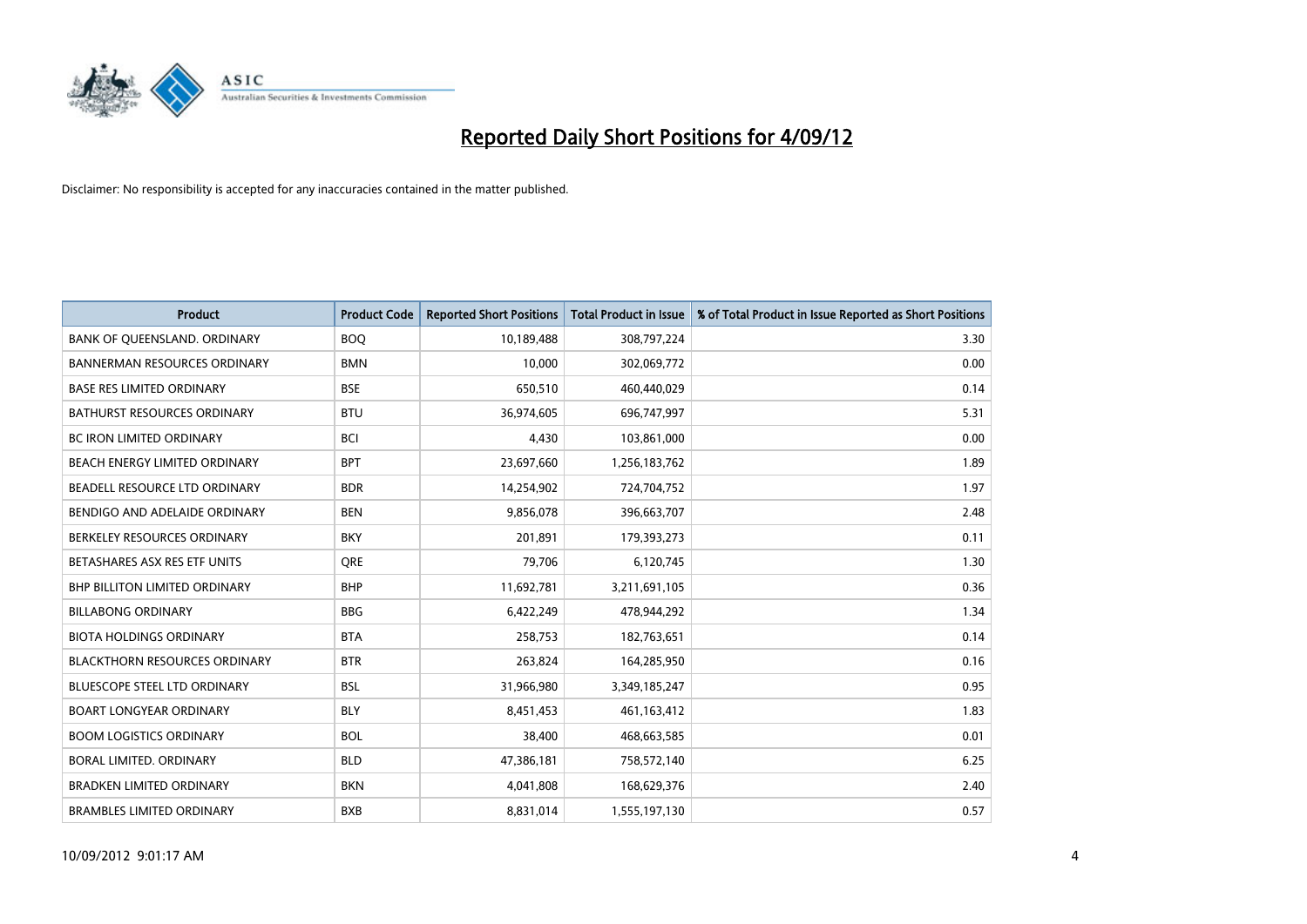

| <b>Product</b>                          | <b>Product Code</b> | <b>Reported Short Positions</b> | <b>Total Product in Issue</b> | % of Total Product in Issue Reported as Short Positions |
|-----------------------------------------|---------------------|---------------------------------|-------------------------------|---------------------------------------------------------|
| <b>BREVILLE GROUP LTD ORDINARY</b>      | <b>BRG</b>          | 1.899                           | 130,095,322                   | 0.00                                                    |
| BRICKWORKS LIMITED ORDINARY             | <b>BKW</b>          | 13,678                          | 147,567,333                   | 0.01                                                    |
| BT INVESTMENT MNGMNT ORDINARY           | <b>BTT</b>          | 374,642                         | 267,906,977                   | 0.14                                                    |
| BUCCANEER ENERGY LTD ORDINARY           | <b>BCC</b>          | 8,399,233                       | 1,133,975,491                 | 0.74                                                    |
| <b>BURU ENERGY ORDINARY</b>             | <b>BRU</b>          | 9,321,197                       | 251,032,144                   | 3.71                                                    |
| <b>BWP TRUST ORDINARY UNITS</b>         | <b>BWP</b>          | 3,460,628                       | 533,645,790                   | 0.65                                                    |
| CABCHARGE AUSTRALIA ORDINARY            | CAB                 | 5,072,404                       | 120,430,683                   | 4.21                                                    |
| CALIBRE GROUP LTD ORDINARY              | CGH                 | 15,000                          | 293,192,506                   | 0.01                                                    |
| CALTEX AUSTRALIA ORDINARY               | <b>CTX</b>          | 4,180,618                       | 270,000,000                   | 1.55                                                    |
| CAPE LAMBERT RES LTD ORDINARY           | <b>CFE</b>          | 432,059                         | 689,108,792                   | 0.06                                                    |
| CARABELLA RES LTD ORDINARY              | <b>CLR</b>          | 489,276                         | 133,642,797                   | 0.37                                                    |
| <b>CARBON ENERGY ORDINARY</b>           | <b>CNX</b>          | 48,071                          | 773,999,771                   | 0.01                                                    |
| <b>CARDNO LIMITED ORDINARY</b>          | <b>CDD</b>          | 1,052,695                       | 138,578,044                   | 0.76                                                    |
| CARNARVON PETROLEUM ORDINARY            | <b>CVN</b>          | 102,056                         | 694,644,634                   | 0.01                                                    |
| CARSALES.COM LTD ORDINARY               | <b>CRZ</b>          | 14,981,006                      | 233,689,223                   | 6.41                                                    |
| CEDAR WOODS PROP. ORDINARY              | <b>CWP</b>          | 49,814                          | 72,189,514                    | 0.07                                                    |
| CENTRO RETAIL AUST ORD/UNIT STAPLED SEC | <b>CRF</b>          | 24,880,004                      | 1,427,391,696                 | 1.74                                                    |
| <b>CERAMIC FUEL CELLS ORDINARY</b>      | CFU                 | 353,678                         | 1,366,298,863                 | 0.03                                                    |
| CFS RETAIL TRUST GRP STAPLED SECURITIES | <b>CFX</b>          | 48,238,835                      | 2,828,495,659                 | 1.71                                                    |
| CGA MINING LIMITED ORDINARY             | <b>CGX</b>          | 492                             | 337,775,726                   | 0.00                                                    |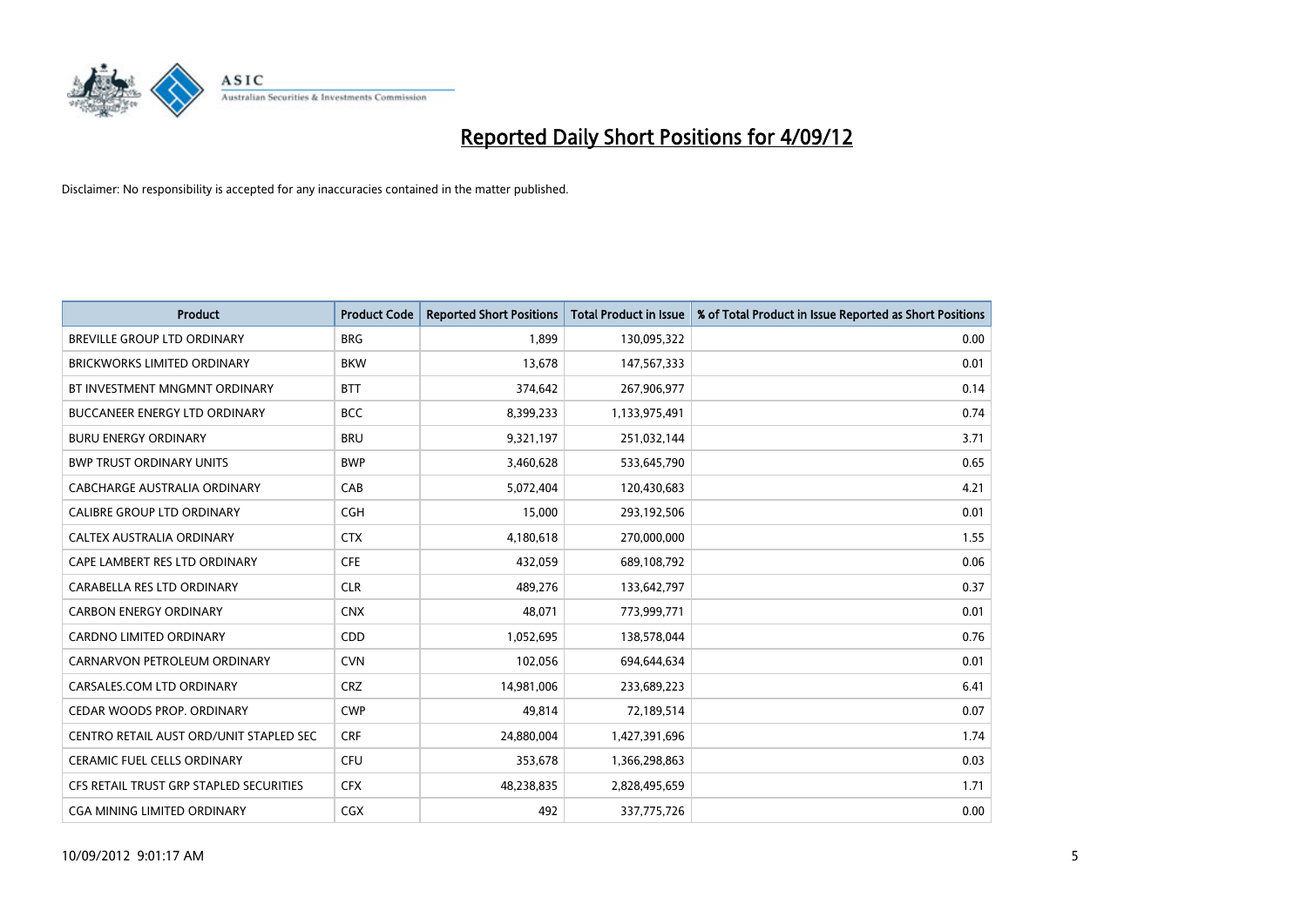

| <b>Product</b>                          | <b>Product Code</b> | <b>Reported Short Positions</b> | <b>Total Product in Issue</b> | % of Total Product in Issue Reported as Short Positions |
|-----------------------------------------|---------------------|---------------------------------|-------------------------------|---------------------------------------------------------|
| CHALLENGER DIV.PRO. STAPLED UNITS       | <b>CDI</b>          | 157,693                         | 214,101,013                   | 0.07                                                    |
| CHALLENGER INFRAST. STAPLED UNITS       | <b>CIF</b>          | 541,447                         | 316,223,785                   | 0.17                                                    |
| <b>CHALLENGER LIMITED ORDINARY</b>      | <b>CGF</b>          | 11,547,119                      | 544,652,710                   | 2.12                                                    |
| CHARTER HALL GROUP STAPLED US PROHIBIT. | <b>CHC</b>          | 241,938                         | 298,399,347                   | 0.08                                                    |
| <b>CHARTER HALL RETAIL UNITS</b>        | <b>COR</b>          | 928,585                         | 299,628,571                   | 0.31                                                    |
| <b>CHORUS LIMITED ORDINARY</b>          | <b>CNU</b>          | 974,383                         | 385,082,123                   | 0.25                                                    |
| CITIGOLD CORP LTD ORDINARY              | <b>CTO</b>          | 1,055,317                       | 1,238,622,051                 | 0.09                                                    |
| <b>CLOUGH LIMITED ORDINARY</b>          | <b>CLO</b>          | 102,041                         | 773,787,656                   | 0.01                                                    |
| <b>CNPR GRP UNITS/ORD STAPLED</b>       | <b>CNP</b>          | 2,537                           | 972,414,514                   | 0.00                                                    |
| COAL OF AFRICA LTD ORDINARY             | <b>CZA</b>          | 214,354                         | 766,042,402                   | 0.03                                                    |
| <b>COALSPUR MINES LTD ORDINARY</b>      | <b>CPL</b>          | 13,226,939                      | 620,729,899                   | 2.13                                                    |
| COBAR CONSOLIDATED ORDINARY             | CCU                 | 31,068                          | 210,101,187                   | 0.01                                                    |
| COCA-COLA AMATIL ORDINARY               | <b>CCL</b>          | 3,667,540                       | 761,319,007                   | 0.48                                                    |
| <b>COCHLEAR LIMITED ORDINARY</b>        | <b>COH</b>          | 5,509,152                       | 56,972,605                    | 9.67                                                    |
| <b>COCKATOO COAL ORDINARY</b>           | <b>COK</b>          | 14,604,585                      | 1,016,746,908                 | 1.44                                                    |
| <b>COLLINS FOODS LTD ORDINARY</b>       | <b>CKF</b>          | 23,670                          | 93,000,003                    | 0.03                                                    |
| COMMONWEALTH BANK, ORDINARY             | <b>CBA</b>          | 20,083,973                      | 1,592,154,780                 | 1.26                                                    |
| COMMONWEALTH PROP ORDINARY UNITS        | <b>CPA</b>          | 25,716,211                      | 2,347,003,413                 | 1.10                                                    |
| <b>COMPASS RESOURCES ORDINARY</b>       | <b>CMR</b>          | 7,472                           | 1,403,744,100                 | 0.00                                                    |
| COMPUTERSHARE LTD ORDINARY              | <b>CPU</b>          | 8,176,147                       | 555,664,059                   | 1.47                                                    |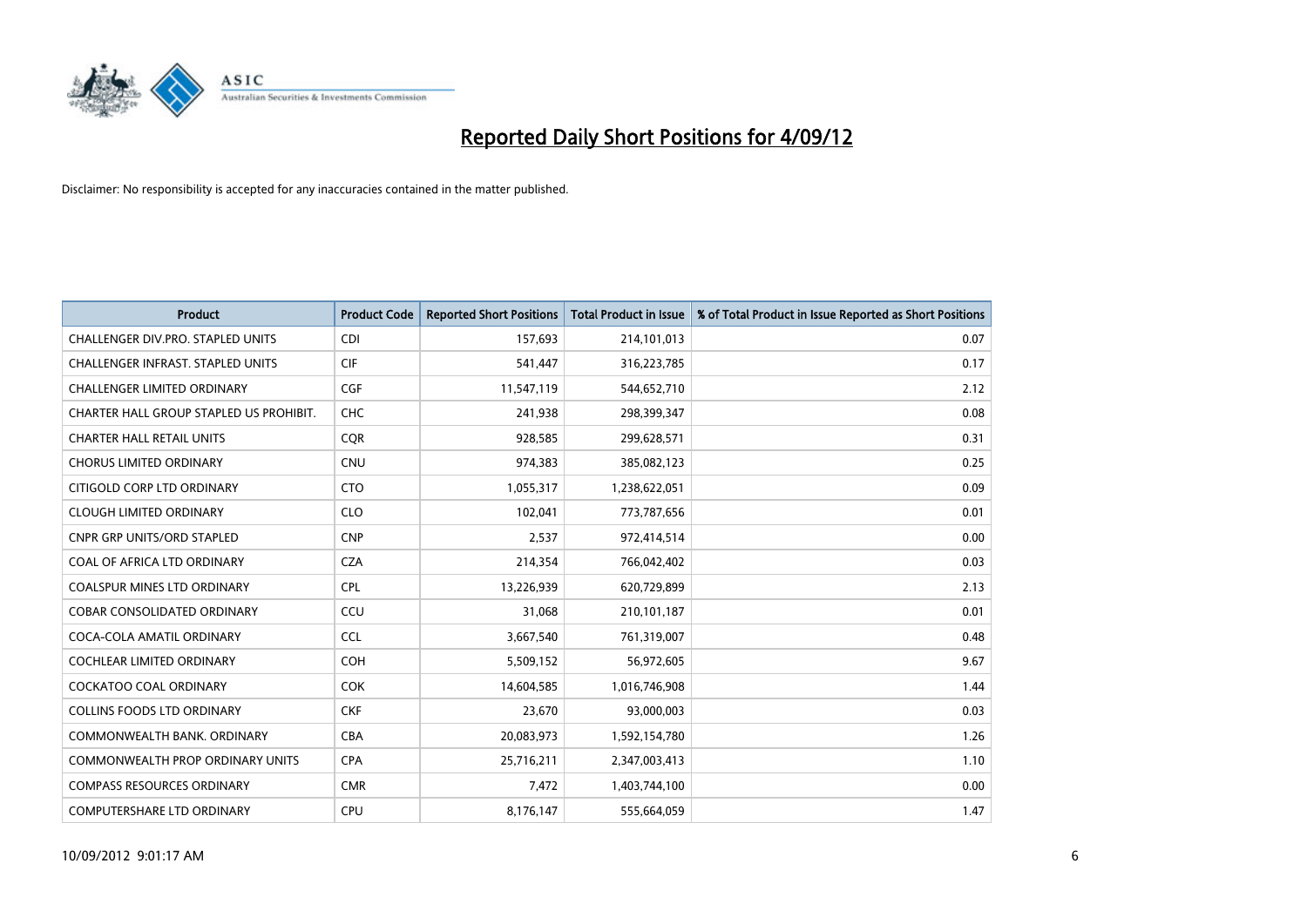

| <b>Product</b>                          | <b>Product Code</b> | <b>Reported Short Positions</b> | <b>Total Product in Issue</b> | % of Total Product in Issue Reported as Short Positions |
|-----------------------------------------|---------------------|---------------------------------|-------------------------------|---------------------------------------------------------|
| CONSOLIDATED MEDIA, ORDINARY            | <b>CMI</b>          | 979,504                         | 561,834,996                   | 0.17                                                    |
| CONTINENTAL COAL LTD ORDINARY           | CCC                 | 983                             | 445,894,046                   | 0.00                                                    |
| <b>COOPER ENERGY LTD ORDINARY</b>       | <b>COE</b>          | 37,962                          | 328,694,257                   | 0.01                                                    |
| <b>CREDIT CORP GROUP ORDINARY</b>       | <b>CCP</b>          | 53,472                          | 45,571,114                    | 0.12                                                    |
| <b>CROMWELL PROP STAPLED SECURITIES</b> | <b>CMW</b>          | 4,029                           | 1,172,569,708                 | 0.00                                                    |
| <b>CROWN LIMITED ORDINARY</b>           | <b>CWN</b>          | 4,270,461                       | 728,394,185                   | 0.59                                                    |
| <b>CSG LIMITED ORDINARY</b>             | CSV                 | 1,643,027                       | 282,567,499                   | 0.58                                                    |
| <b>CSL LIMITED ORDINARY</b>             | <b>CSL</b>          | 4,415,915                       | 505,573,127                   | 0.87                                                    |
| <b>CSR LIMITED ORDINARY</b>             | <b>CSR</b>          | 45,278,798                      | 506,000,315                   | 8.95                                                    |
| <b>CUDECO LIMITED ORDINARY</b>          | CDU                 | 5,356,706                       | 188,043,961                   | 2.85                                                    |
| <b>CUE ENERGY RESOURCE ORDINARY</b>     | <b>CUE</b>          | 24,777                          | 698,119,720                   | 0.00                                                    |
| DART ENERGY LTD ORDINARY                | <b>DTE</b>          | 16,380,380                      | 769,240,406                   | 2.13                                                    |
| DAVID JONES LIMITED ORDINARY            | <b>DJS</b>          | 50,142,816                      | 528,655,600                   | 9.48                                                    |
| <b>DECMIL GROUP LIMITED ORDINARY</b>    | <b>DCG</b>          | 753,105                         | 167, 567, 757                 | 0.45                                                    |
| DEEP YELLOW LIMITED ORDINARY            | <b>DYL</b>          | 375                             | 1,269,412,056                 | 0.00                                                    |
| DEXUS PROPERTY GROUP STAPLED UNITS      | <b>DXS</b>          | 11,954,375                      | 4,839,024,176                 | 0.25                                                    |
| DISCOVERY METALS LTD ORDINARY           | <b>DML</b>          | 11,114,062                      | 483,794,898                   | 2.30                                                    |
| DOMINO PIZZA ENTERPR ORDINARY           | <b>DMP</b>          | 320,617                         | 70,092,674                    | 0.46                                                    |
| DORAY MINERALS LTD ORDINARY             | <b>DRM</b>          | 299,464                         | 81,626,525                    | 0.37                                                    |
| DOWNER EDI LIMITED ORDINARY             | <b>DOW</b>          | 15,589,865                      | 429,100,296                   | 3.63                                                    |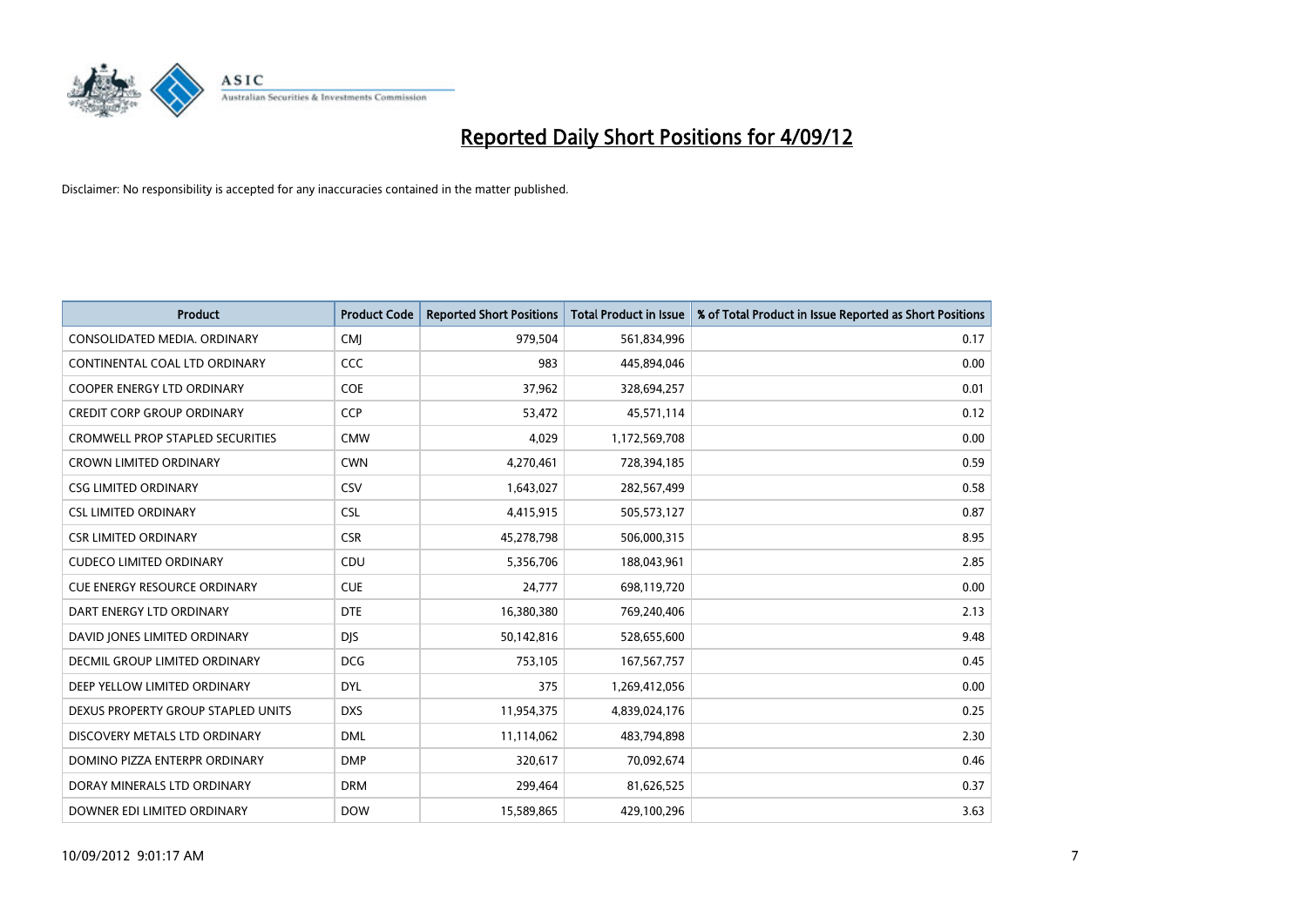

| <b>Product</b>                        | <b>Product Code</b> | <b>Reported Short Positions</b> | <b>Total Product in Issue</b> | % of Total Product in Issue Reported as Short Positions |
|---------------------------------------|---------------------|---------------------------------|-------------------------------|---------------------------------------------------------|
| DRILLSEARCH ENERGY ORDINARY           | <b>DLS</b>          | 3,224,175                       | 386,468,803                   | 0.83                                                    |
| DUET GROUP STAPLED US PROHIBIT.       | <b>DUE</b>          | 7,905,272                       | 1,116,638,606                 | 0.71                                                    |
| <b>DULUXGROUP LIMITED ORDINARY</b>    | <b>DLX</b>          | 8,050,502                       | 368,984,902                   | 2.18                                                    |
| ECHO ENTERTAINMENT ORDINARY           | EGP                 | 15,608,537                      | 825,672,730                   | 1.89                                                    |
| <b>ELDERS LIMITED ORDINARY</b>        | <b>ELD</b>          | 18,042,301                      | 448,598,480                   | 4.02                                                    |
| ELEMENTAL MINERALS ORDINARY           | <b>ELM</b>          | 171,993                         | 243,614,280                   | 0.07                                                    |
| ELEMENTOS LIMITED ORDINARY            | <b>ELT</b>          | 16                              | 82,383,526                    | 0.00                                                    |
| <b>EMECO HOLDINGS ORDINARY</b>        | <b>EHL</b>          | 9,219,003                       | 631,237,586                   | 1.46                                                    |
| <b>ENDEAVOUR MIN CORP CDI 1:1</b>     | <b>EVR</b>          | 261,306                         | 117,423,514                   | 0.22                                                    |
| <b>ENERGY RESOURCES ORDINARY 'A'</b>  | <b>ERA</b>          | 6,788,923                       | 517,725,062                   | 1.31                                                    |
| <b>ENERGY WORLD CORPOR, ORDINARY</b>  | <b>EWC</b>          | 18,907,340                      | 1,734,166,672                 | 1.09                                                    |
| <b>ENVESTRA LIMITED ORDINARY</b>      | <b>ENV</b>          | 15,842,148                      | 1,572,392,111                 | 1.01                                                    |
| EQUATORIAL RES LTD ORDINARY           | EQX                 | 73,068                          | 117,235,353                   | 0.06                                                    |
| EVOLUTION MINING LTD ORDINARY         | <b>EVN</b>          | 1,879,487                       | 707,605,713                   | 0.27                                                    |
| FAIRFAX MEDIA LTD ORDINARY            | <b>FXI</b>          | 263,096,984                     | 2,351,955,725                 | 11.19                                                   |
| <b>FAR LTD ORDINARY</b>               | <b>FAR</b>          | 21,000,000                      | 2,499,846,742                 | 0.84                                                    |
| FINBAR GROUP LIMITED ORDINARY         | <b>FRI</b>          | 17,473                          | 214,172,868                   | 0.01                                                    |
| FKP PROPERTY GROUP STAPLED SECURITIES | <b>FKP</b>          | 49,740,664                      | 1,212,083,417                 | 4.10                                                    |
| FLEETWOOD CORP ORDINARY               | <b>FWD</b>          | 1,003,908                       | 59,217,993                    | 1.70                                                    |
| FLETCHER BUILDING ORDINARY            | <b>FBU</b>          | 10,774,575                      | 682,866,936                   | 1.58                                                    |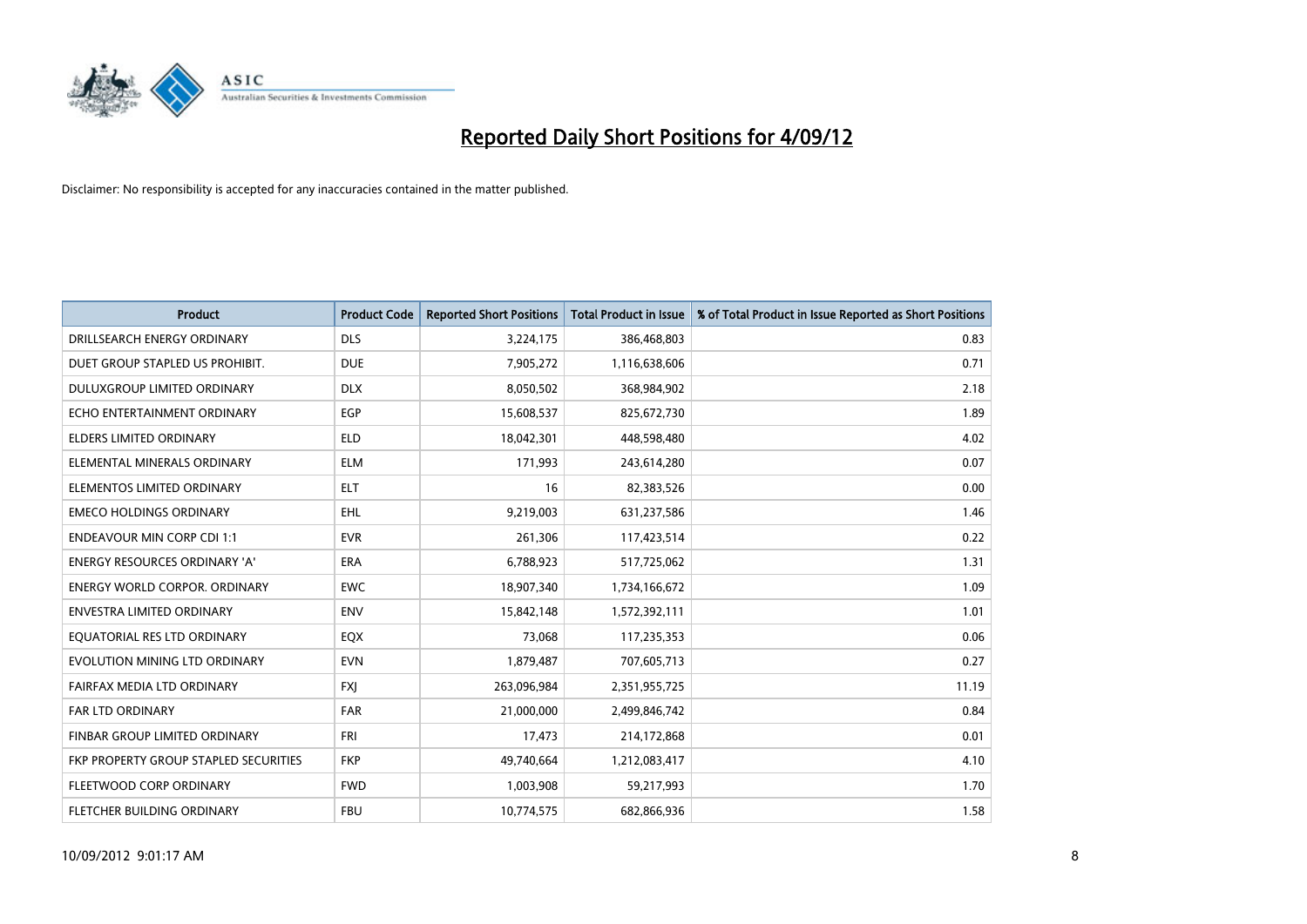

| <b>Product</b>                            | <b>Product Code</b> | <b>Reported Short Positions</b> | <b>Total Product in Issue</b> | % of Total Product in Issue Reported as Short Positions |
|-------------------------------------------|---------------------|---------------------------------|-------------------------------|---------------------------------------------------------|
| <b>FLEXIGROUP LIMITED ORDINARY</b>        | <b>FXL</b>          | 4,685                           | 282,113,791                   | 0.00                                                    |
| FLIGHT CENTRE ORDINARY                    | <b>FLT</b>          | 12,714,644                      | 100,072,666                   | 12.71                                                   |
| <b>FLINDERS MINES LTD ORDINARY</b>        | <b>FMS</b>          | 4,957,483                       | 1,821,300,404                 | 0.27                                                    |
| <b>FOCUS MINERALS LTD ORDINARY</b>        | <b>FML</b>          | 2,010,848                       | 4,320,773,701                 | 0.05                                                    |
| <b>FORGE GROUP LIMITED ORDINARY</b>       | FGE                 | 555,266                         | 86,169,014                    | 0.64                                                    |
| <b>FORTESCUE METALS GRP ORDINARY</b>      | <b>FMG</b>          | 241,608,127                     | 3,113,798,659                 | 7.76                                                    |
| <b>G.U.D. HOLDINGS ORDINARY</b>           | GUD                 | 1,419,827                       | 70,803,455                    | 2.01                                                    |
| <b>GALAXY RESOURCES ORDINARY</b>          | <b>GXY</b>          | 5,843,229                       | 506,359,341                   | 1.15                                                    |
| <b>GENETIC TECHNOLOGIES ORDINARY</b>      | GTG                 | 626,400                         | 464,771,819                   | 0.13                                                    |
| <b>GEODYNAMICS LIMITED ORDINARY</b>       | GDY                 | 850                             | 406,452,608                   | 0.00                                                    |
| <b>GINDALBIE METALS LTD ORDINARY</b>      | <b>GBG</b>          | 55,627,669                      | 1,247,487,454                 | 4.46                                                    |
| <b>GOLD ROAD RES LTD ORDINARY</b>         | <b>GOR</b>          | 170,324                         | 390,015,665                   | 0.04                                                    |
| <b>GOODMAN FIELDER, ORDINARY</b>          | GFF                 | 42,721,701                      | 1,955,559,207                 | 2.18                                                    |
| <b>GOODMAN GROUP STAPLED US PROHIBIT.</b> | <b>GMG</b>          | 13,125,170                      | 1,605,107,475                 | 0.82                                                    |
| <b>GPT GROUP STAPLED SEC.</b>             | <b>GPT</b>          | 5,389,641                       | 1,766,785,075                 | 0.31                                                    |
| <b>GRAINCORP LIMITED A CLASS ORDINARY</b> | <b>GNC</b>          | 2,035,425                       | 198,318,900                   | 1.03                                                    |
| <b>GRANGE RESOURCES, ORDINARY</b>         | GRR                 | 2,946,016                       | 1,155,487,102                 | 0.25                                                    |
| <b>GREENLAND MIN EN LTD ORDINARY</b>      | GGG                 | 3,648,917                       | 416,590,488                   | 0.88                                                    |
| <b>GRYPHON MINERALS LTD ORDINARY</b>      | GRY                 | 17,626,281                      | 348,264,983                   | 5.06                                                    |
| <b>GUILDFORD COAL LTD ORDINARY</b>        | <b>GUF</b>          | 1,947,750                       | 521,046,899                   | 0.37                                                    |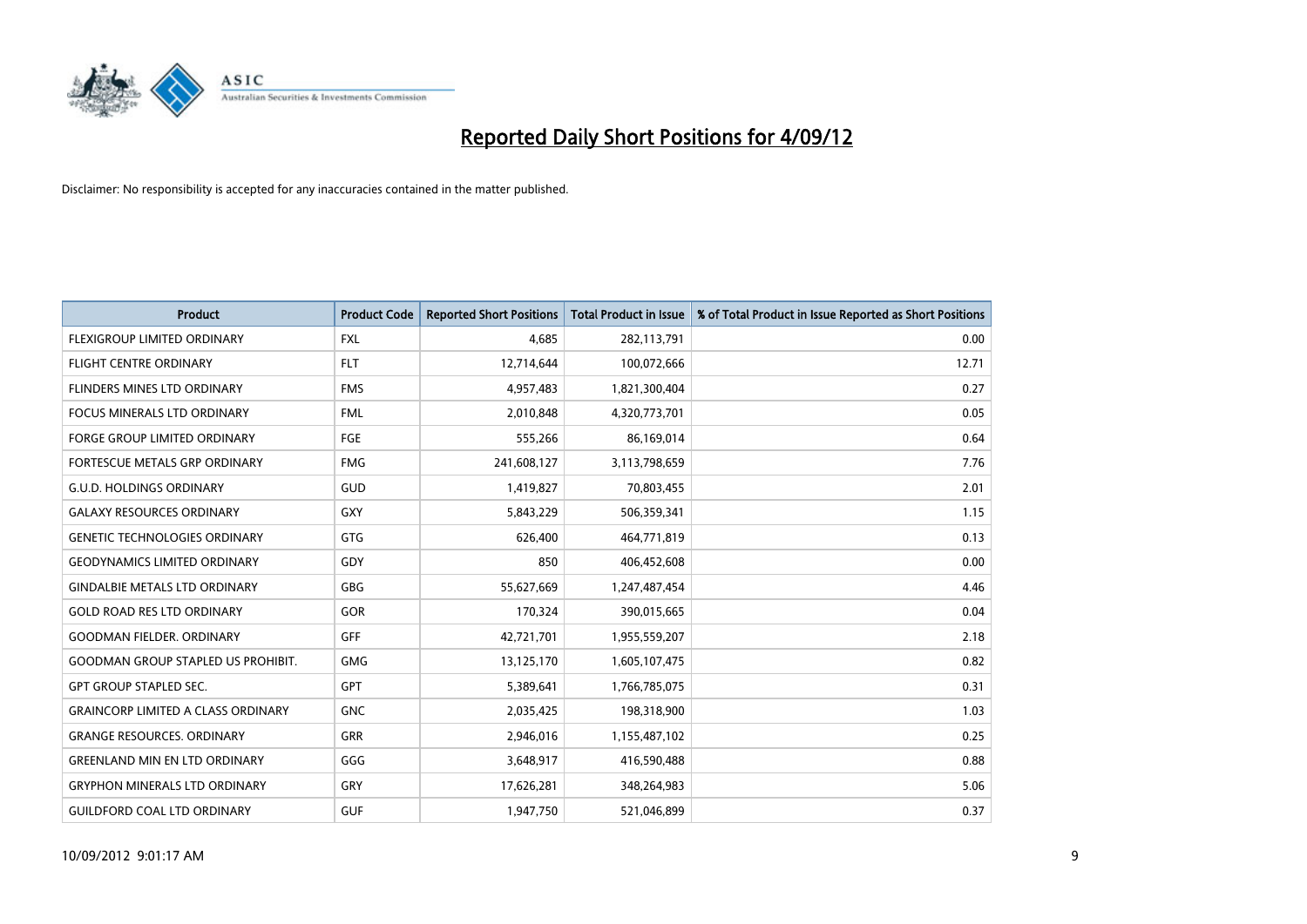

| <b>Product</b>                        | <b>Product Code</b> | <b>Reported Short Positions</b> | <b>Total Product in Issue</b> | % of Total Product in Issue Reported as Short Positions |
|---------------------------------------|---------------------|---------------------------------|-------------------------------|---------------------------------------------------------|
| <b>GUIARAT NRE COAL LTD ORDINARY</b>  | <b>GNM</b>          | 588,100                         | 1,123,137,858                 | 0.05                                                    |
| <b>GUNNS LIMITED ORDINARY</b>         | <b>GNS</b>          | 55,105,305                      | 848,401,559                   | 6.50                                                    |
| <b>GWA GROUP LTD ORDINARY</b>         | <b>GWA</b>          | 13,072,361                      | 302,005,514                   | 4.33                                                    |
| HARVEY NORMAN ORDINARY                | <b>HVN</b>          | 97,646,834                      | 1,062,316,784                 | 9.19                                                    |
| HASTIE GROUP LIMITED ORDINARY         | <b>HST</b>          | 233,914                         | 137,353,504                   | 0.17                                                    |
| HASTINGS DIVERSIFIED STAPLED SECURITY | <b>HDF</b>          | 963,091                         | 530,001,072                   | 0.18                                                    |
| <b>HENDERSON GROUP CDI 1:1</b>        | <b>HGG</b>          | 6,819,731                       | 704,007,724                   | 0.97                                                    |
| HFA HOLDINGS LIMITED ORDINARY         | <b>HFA</b>          | 3,809                           | 117,332,831                   | 0.00                                                    |
| <b>HIGHLANDS PACIFIC ORDINARY</b>     | <b>HIG</b>          | 700.000                         | 789,132,854                   | 0.09                                                    |
| HILLGROVE RES LTD ORDINARY            | <b>HGO</b>          | 6,319,694                       | 1,022,760,221                 | 0.62                                                    |
| HILLS HOLDINGS LTD ORDINARY           | <b>HIL</b>          | 3,037,127                       | 246,500,444                   | 1.23                                                    |
| HORIZON OIL LIMITED ORDINARY          | <b>HZN</b>          | 27,046,528                      | 1,130,811,515                 | 2.39                                                    |
| ICON ENERGY LIMITED ORDINARY          | <b>ICN</b>          | 72                              | 469,301,394                   | 0.00                                                    |
| <b>IINET LIMITED ORDINARY</b>         | <b>IIN</b>          | 1,340                           | 160,968,847                   | 0.00                                                    |
| <b>ILUKA RESOURCES ORDINARY</b>       | <b>ILU</b>          | 42,481,692                      | 418,700,517                   | 10.15                                                   |
| <b>IMDEX LIMITED ORDINARY</b>         | <b>IMD</b>          | 967,396                         | 208,235,426                   | 0.46                                                    |
| <b>INCITEC PIVOT ORDINARY</b>         | IPL                 | 1,613,218                       | 1,628,730,107                 | 0.10                                                    |
| INDEPENDENCE GROUP ORDINARY           | <b>IGO</b>          | 11,768,731                      | 232,882,535                   | 5.05                                                    |
| <b>INDOPHIL RESOURCES ORDINARY</b>    | <b>IRN</b>          | 1,229,878                       | 1,203,146,194                 | 0.10                                                    |
| INDUSTREA LIMITED ORDINARY            | IDL                 | 2,610,568                       | 370,268,218                   | 0.71                                                    |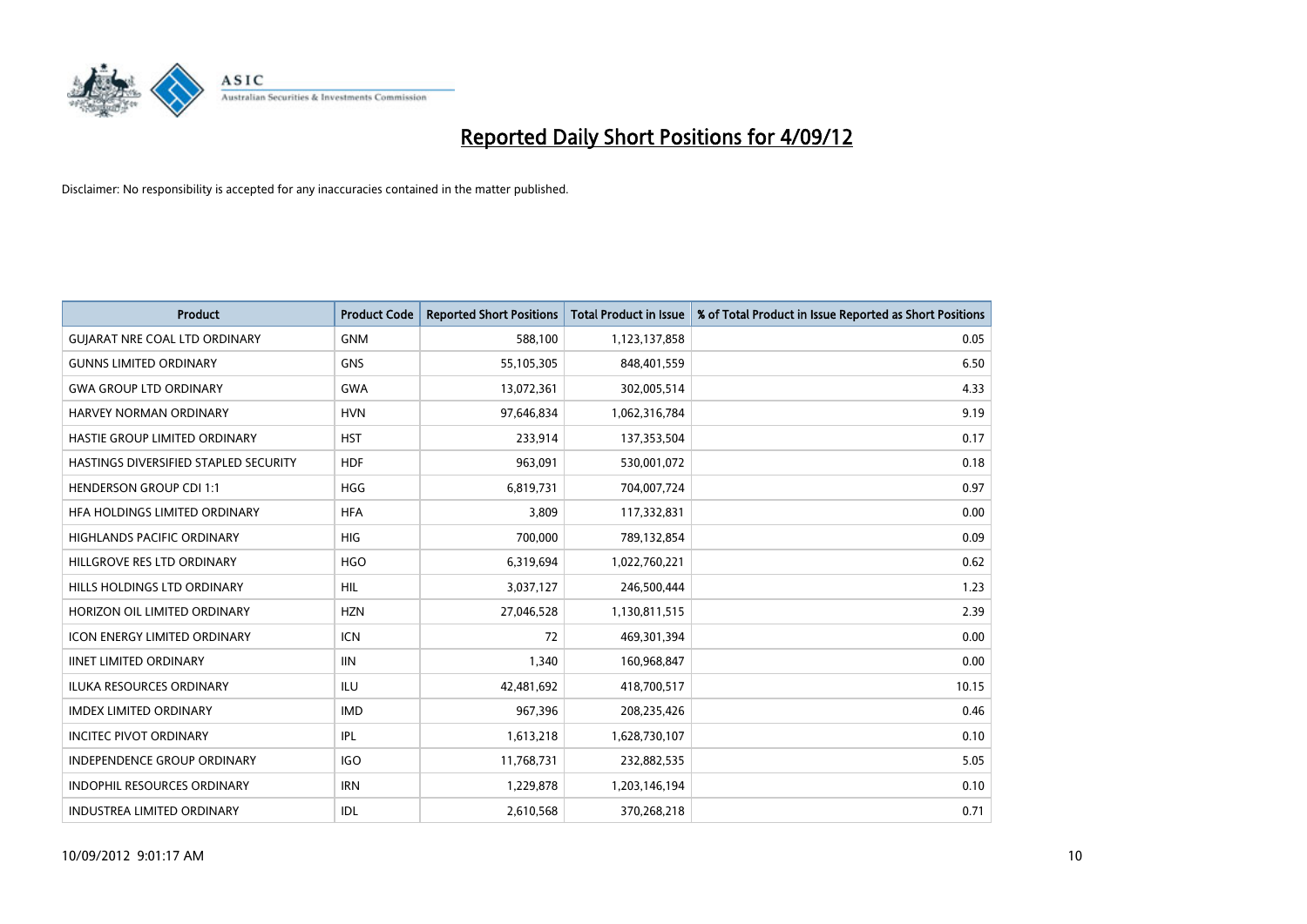

| <b>Product</b>                                  | <b>Product Code</b> | <b>Reported Short Positions</b> | <b>Total Product in Issue</b> | % of Total Product in Issue Reported as Short Positions |
|-------------------------------------------------|---------------------|---------------------------------|-------------------------------|---------------------------------------------------------|
| <b>INFIGEN ENERGY STAPLED SECURITIES</b>        | <b>IFN</b>          | 3,217,600                       | 762,265,972                   | 0.42                                                    |
| <b>INSURANCE AUSTRALIA ORDINARY</b>             | IAG                 | 5,316,416                       | 2,079,034,021                 | 0.26                                                    |
| <b>INTEGRA MINING LTD, ORDINARY</b>             | <b>IGR</b>          | 4,048,836                       | 934,440,899                   | 0.43                                                    |
| INTREPID MINES ORDINARY                         | <b>IAU</b>          | 6,988,927                       | 553,657,757                   | 1.26                                                    |
| <b>INVESTA OFFICE FUND STAPLED SECURITIES</b>   | <b>IOF</b>          | 2,596,125                       | 614,047,458                   | 0.42                                                    |
| <b>INVOCARE LIMITED ORDINARY</b>                | <b>IVC</b>          | 3,372,625                       | 110,030,298                   | 3.07                                                    |
| ION LIMITED ORDINARY                            | <b>ION</b>          | 164,453                         | 256,365,105                   | 0.06                                                    |
| <b>IOOF HOLDINGS LTD ORDINARY</b>               | <b>IFL</b>          | 2,527,876                       | 229,794,395                   | 1.10                                                    |
| <b>IRESS LIMITED ORDINARY</b>                   | <b>IRE</b>          | 3,366,139                       | 128,428,871                   | 2.62                                                    |
| <b>IRON ORE HOLDINGS ORDINARY</b>               | <b>IOH</b>          | 48.689                          | 161,174,005                   | 0.03                                                    |
| ISHARES MSCI AUS 200 ISHARES MSCI AUS 200       | <b>IOZ</b>          | 10,552                          | 5,253,191                     | 0.20                                                    |
| ISHARES MSCI EM MKTS CDI 1:1                    | IEM                 | 340                             | 425,700,000                   | 0.00                                                    |
| ISHARES RUSSELL 2000 CDI 1:1                    | <b>IRU</b>          | 13,440                          | 147,350,000                   | 0.01                                                    |
| <b>IVANHOE AUSTRALIA ORDINARY</b>               | <b>IVA</b>          | 3,453,944                       | 554,687,635                   | 0.62                                                    |
| <b>IAMES HARDIE INDUST CHESS DEPOSITARY INT</b> | <b>IHX</b>          | 10,865,979                      | 438,454,630                   | 2.48                                                    |
| <b>IB HI-FI LIMITED ORDINARY</b>                | <b>IBH</b>          | 19,697,908                      | 98,850,643                    | 19.93                                                   |
| <b>JUPITER MINES ORDINARY</b>                   | <b>IMS</b>          | 329,180                         | 2,281,835,383                 | 0.01                                                    |
| <b>KAGARA LTD ORDINARY</b>                      | <b>KZL</b>          | 3,000,879                       | 798,953,117                   | 0.38                                                    |
| KANGAROO RES LTD ORDINARY                       | <b>KRL</b>          | 1,546,434                       | 3,434,430,012                 | 0.05                                                    |
| KAROON GAS AUSTRALIA ORDINARY                   | <b>KAR</b>          | 976,254                         | 221,420,769                   | 0.44                                                    |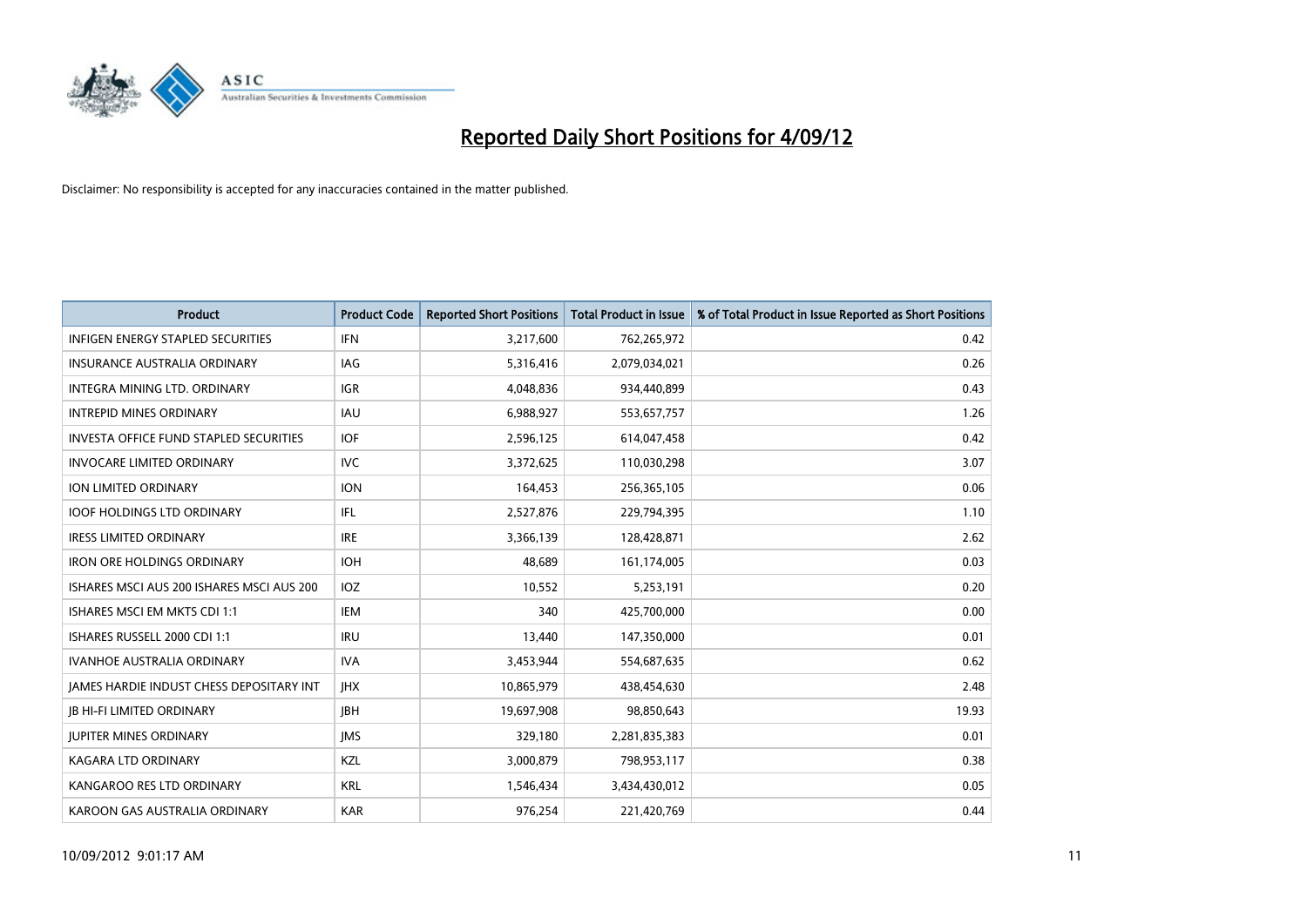

| <b>Product</b>                        | <b>Product Code</b> | <b>Reported Short Positions</b> | <b>Total Product in Issue</b> | % of Total Product in Issue Reported as Short Positions |
|---------------------------------------|---------------------|---------------------------------|-------------------------------|---------------------------------------------------------|
| KATHMANDU HOLD LTD ORDINARY           | <b>KMD</b>          | 1,320,018                       | 200,165,940                   | 0.66                                                    |
| <b>KBL MINING LIMITED ORDINARY</b>    | <b>KBL</b>          | 1,820                           | 285,421,456                   | 0.00                                                    |
| <b>KENTOR GOLD LIMITED ORDINARY</b>   | KGL                 | 275                             | 140,040,563                   | 0.00                                                    |
| KINGSGATE CONSOLID. ORDINARY          | <b>KCN</b>          | 7,349,552                       | 151,347,122                   | 4.86                                                    |
| KINGSROSE MINING LTD ORDINARY         | <b>KRM</b>          | 123,497                         | 289,243,617                   | 0.04                                                    |
| LEIGHTON HOLDINGS ORDINARY            | LEI                 | 14,614,434                      | 337,087,596                   | 4.34                                                    |
| LEND LEASE GROUP UNIT/ORD STAPLED     | LLC                 | 7,012,297                       | 572,789,827                   | 1.22                                                    |
| LINC ENERGY LTD ORDINARY              | <b>LNC</b>          | 45,070,275                      | 504,487,631                   | 8.93                                                    |
| LIQUEFIED NATURAL ORDINARY            | <b>LNG</b>          | 272,800                         | 267,699,015                   | 0.10                                                    |
| LYNAS CORPORATION ORDINARY            | <b>LYC</b>          | 194,606,019                     | 1,715,029,131                 | 11.35                                                   |
| M2 TELECOMMUNICATION ORDINARY         | <b>MTU</b>          | 2,448,781                       | 156,581,954                   | 1.56                                                    |
| <b>MACA LIMITED ORDINARY</b>          | <b>MLD</b>          | 22,466                          | 150,000,000                   | 0.01                                                    |
| <b>MACMAHON HOLDINGS ORDINARY</b>     | <b>MAH</b>          | 5,076,990                       | 741,316,038                   | 0.68                                                    |
| MACQ ATLAS ROADS GRP ORDINARY STAPLED | <b>MOA</b>          | 6,304,827                       | 478,531,436                   | 1.32                                                    |
| MACQUARIE GROUP LTD ORDINARY          | <b>MOG</b>          | 6,856,084                       | 340,046,521                   | 2.02                                                    |
| MAGELLAN FLAGSHIP ORDINARY            | <b>MFF</b>          | 220                             | 344,844,354                   | 0.00                                                    |
| MARENGO MINING ORDINARY               | <b>MGO</b>          | 39,850                          | 1,137,720,551                 | 0.00                                                    |
| MASTERMYNE GROUP LTD ORDINARY         | <b>MYE</b>          | 49,000                          | 75,367,514                    | 0.07                                                    |
| MATRIX C & E LTD ORDINARY             | <b>MCE</b>          | 1,143,385                       | 94,555,428                    | 1.21                                                    |
| MAVERICK DRILLING ORDINARY            | <b>MAD</b>          | 3,547,211                       | 316,613,894                   | 1.12                                                    |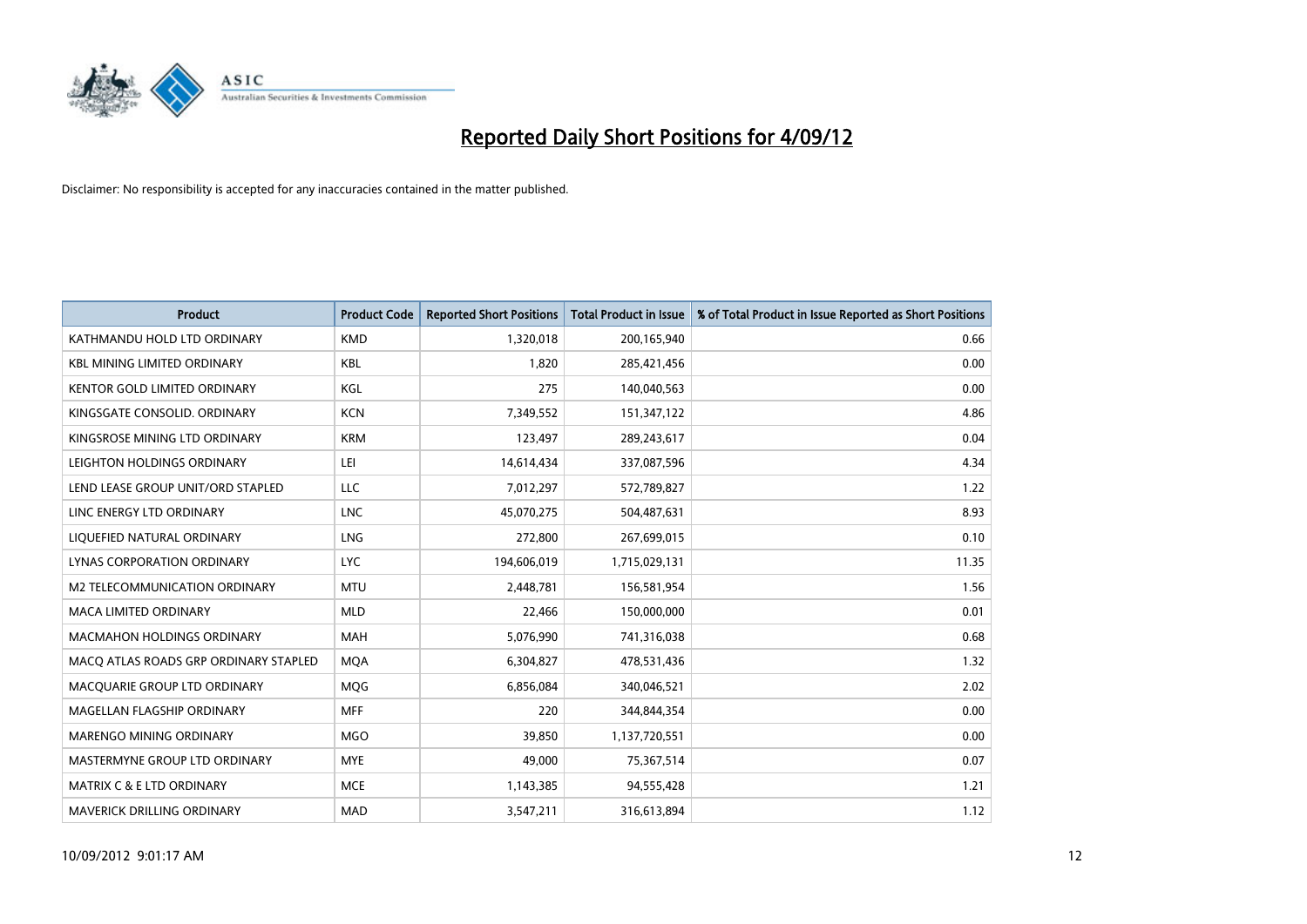

| <b>Product</b>                  | <b>Product Code</b> | <b>Reported Short Positions</b> | <b>Total Product in Issue</b> | % of Total Product in Issue Reported as Short Positions |
|---------------------------------|---------------------|---------------------------------|-------------------------------|---------------------------------------------------------|
| MCMILLAN SHAKESPEARE ORDINARY   | <b>MMS</b>          | 405                             | 74,523,965                    | 0.00                                                    |
| MEDUSA MINING LTD ORDINARY      | <b>MML</b>          | 1,354,750                       | 188,903,911                   | 0.72                                                    |
| MELBOURNE IT LIMITED ORDINARY   | <b>MLB</b>          | 50,002                          | 81,965,992                    | 0.06                                                    |
| MEO AUSTRALIA LTD ORDINARY      | <b>MEO</b>          | 5,332,824                       | 539,913,260                   | 0.99                                                    |
| <b>MERMAID MARINE ORDINARY</b>  | <b>MRM</b>          | 1,538,378                       | 219,453,350                   | 0.70                                                    |
| MESOBLAST LIMITED ORDINARY      | <b>MSB</b>          | 18,505,035                      | 284,478,361                   | 6.50                                                    |
| METALS X LIMITED ORDINARY       | <b>MLX</b>          | 1,830,817                       | 1,316,663,257                 | 0.14                                                    |
| METCASH LIMITED ORDINARY        | <b>MTS</b>          | 45,975,706                      | 880,704,786                   | 5.22                                                    |
| METMINCO LIMITED ORDINARY       | <b>MNC</b>          | 13,638                          | 1,749,541,573                 | 0.00                                                    |
| MHM METALS LIMITED ORDINARY     | <b>MHM</b>          | 37,083                          | 118,077,167                   | 0.03                                                    |
| MICLYN EXP OFFSHR ORDINARY      | <b>MIO</b>          | 83,851                          | 278,515,705                   | 0.03                                                    |
| MILTON CORPORATION ORDINARY     | <b>MLT</b>          | 12,800                          | 121,625,655                   | 0.01                                                    |
| MINCOR RESOURCES NL ORDINARY    | <b>MCR</b>          | 986,690                         | 188,208,274                   | 0.52                                                    |
| MINERAL DEPOSITS ORDINARY       | <b>MDL</b>          | 445,277                         | 83,538,786                    | 0.53                                                    |
| MINERAL RESOURCES, ORDINARY     | <b>MIN</b>          | 3,701,170                       | 184,956,018                   | 2.00                                                    |
| MIRABELA NICKEL LTD ORDINARY    | <b>MBN</b>          | 13,017,303                      | 876,571,645                   | 1.49                                                    |
| MIRVAC GROUP STAPLED SECURITIES | <b>MGR</b>          | 12,137,096                      | 3,425,587,451                 | 0.35                                                    |
| MOLOPO ENERGY LTD ORDINARY      | <b>MPO</b>          | 1,124,808                       | 245,849,711                   | 0.46                                                    |
| MOLY MINES LIMITED ORDINARY     | <b>MOL</b>          | 101                             | 384,893,989                   | 0.00                                                    |
| MONADELPHOUS GROUP ORDINARY     | <b>MND</b>          | 4,964,129                       | 88,674,327                    | 5.60                                                    |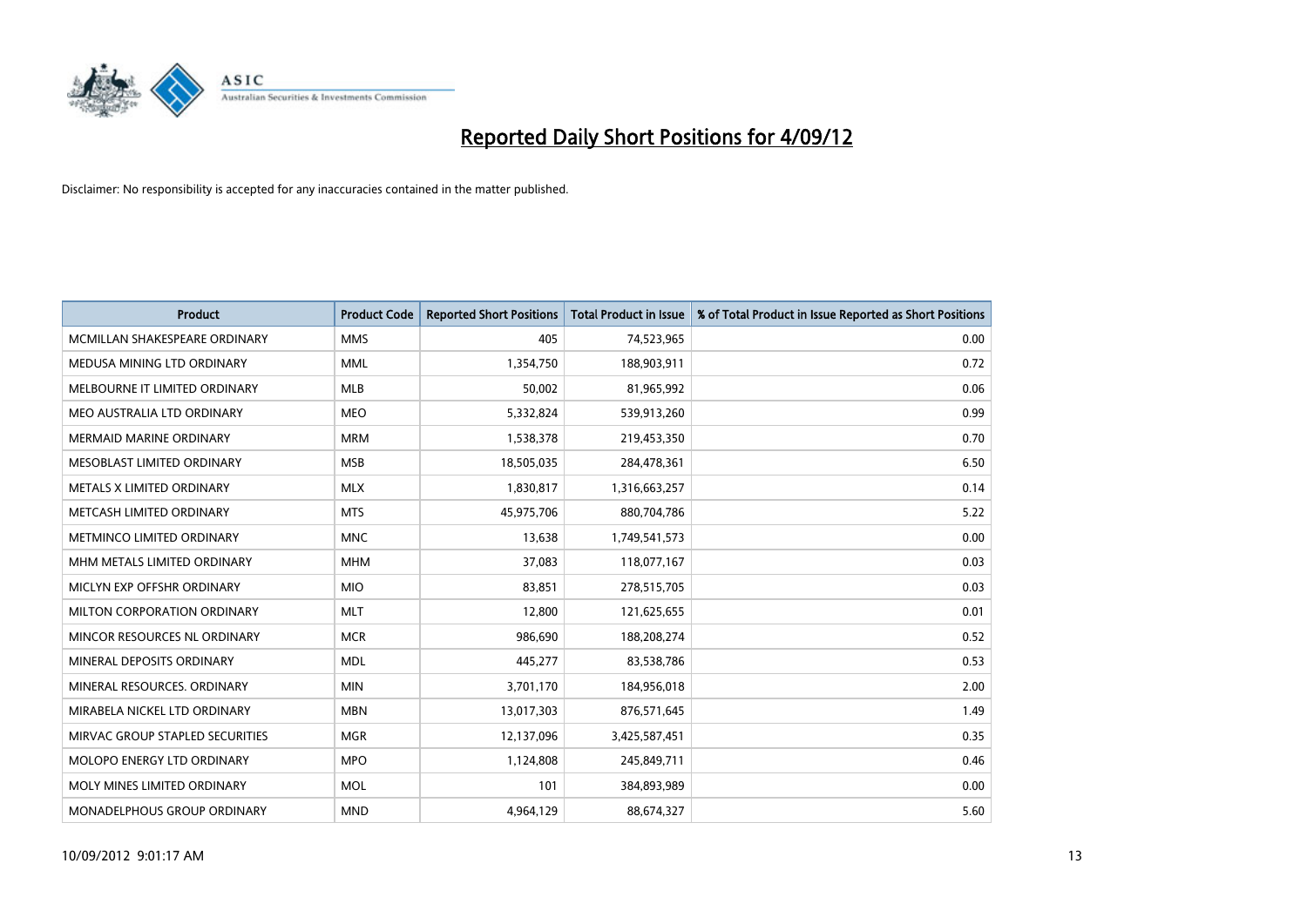

| <b>Product</b>                  | <b>Product Code</b> | <b>Reported Short Positions</b> | <b>Total Product in Issue</b> | % of Total Product in Issue Reported as Short Positions |
|---------------------------------|---------------------|---------------------------------|-------------------------------|---------------------------------------------------------|
| MORTGAGE CHOICE LTD ORDINARY    | <b>MOC</b>          | 2,324,547                       | 120,969,572                   | 1.92                                                    |
| MOUNT GIBSON IRON ORDINARY      | <b>MGX</b>          | 4,337,643                       | 1,085,728,430                 | 0.40                                                    |
| MURCHISON METALS LTD ORDINARY   | <b>MMX</b>          | 3,624,673                       | 450,427,346                   | 0.80                                                    |
| MYER HOLDINGS LTD ORDINARY      | <b>MYR</b>          | 58,213,554                      | 583,384,551                   | 9.98                                                    |
| <b>MYSTATE LIMITED ORDINARY</b> | <b>MYS</b>          | 20,991                          | 87,012,663                    | 0.02                                                    |
| NATIONAL AUST, BANK ORDINARY    | <b>NAB</b>          | 24,938,190                      | 2,273,158,183                 | 1.10                                                    |
| NAVITAS LIMITED ORDINARY        | <b>NVT</b>          | 11,918,181                      | 375,318,628                   | 3.18                                                    |
| NEON ENERGY LIMITED ORDINARY    | <b>NEN</b>          | 4,073,223                       | 439,739,518                   | 0.93                                                    |
| NEW HOPE CORPORATION ORDINARY   | <b>NHC</b>          | 3,043,980                       | 830,411,534                   | 0.37                                                    |
| NEWCREST MINING ORDINARY        | <b>NCM</b>          | 1,429,392                       | 765,000,000                   | 0.19                                                    |
| NEWS CORP A NON-VOTING CDI      | <b>NWSLV</b>        | 3,352,163                       | 1,563,924,615                 | 0.21                                                    |
| NEWS CORP B VOTING CDI          | <b>NWS</b>          | 1,589,187                       | 798,520,953                   | 0.20                                                    |
| NEWSAT LIMITED ORDINARY         | <b>NWT</b>          | 70,000                          | 233,052,157                   | 0.03                                                    |
| NEXTDC LIMITED ORDINARY         | <b>NXT</b>          | 2,443,892                       | 150,602,388                   | 1.62                                                    |
| NEXUS ENERGY LIMITED ORDINARY   | <b>NXS</b>          | 3,095,664                       | 1,329,821,159                 | 0.23                                                    |
| NIB HOLDINGS LIMITED ORDINARY   | <b>NHF</b>          | 58,200                          | 439,004,182                   | 0.01                                                    |
| NIDO PETROLEUM ORDINARY         | <b>NDO</b>          | 105,313                         | 1,390,829,818                 | 0.01                                                    |
| NOBLE MINERAL RES ORDINARY      | <b>NMG</b>          | 4,536,497                       | 610,147,952                   | 0.74                                                    |
| NORFOLK GROUP ORDINARY          | <b>NFK</b>          | 350                             | 158,890,730                   | 0.00                                                    |
| NORTHERN IRON LTD ORDINARY      | <b>NFE</b>          | 181,634                         | 369,980,113                   | 0.05                                                    |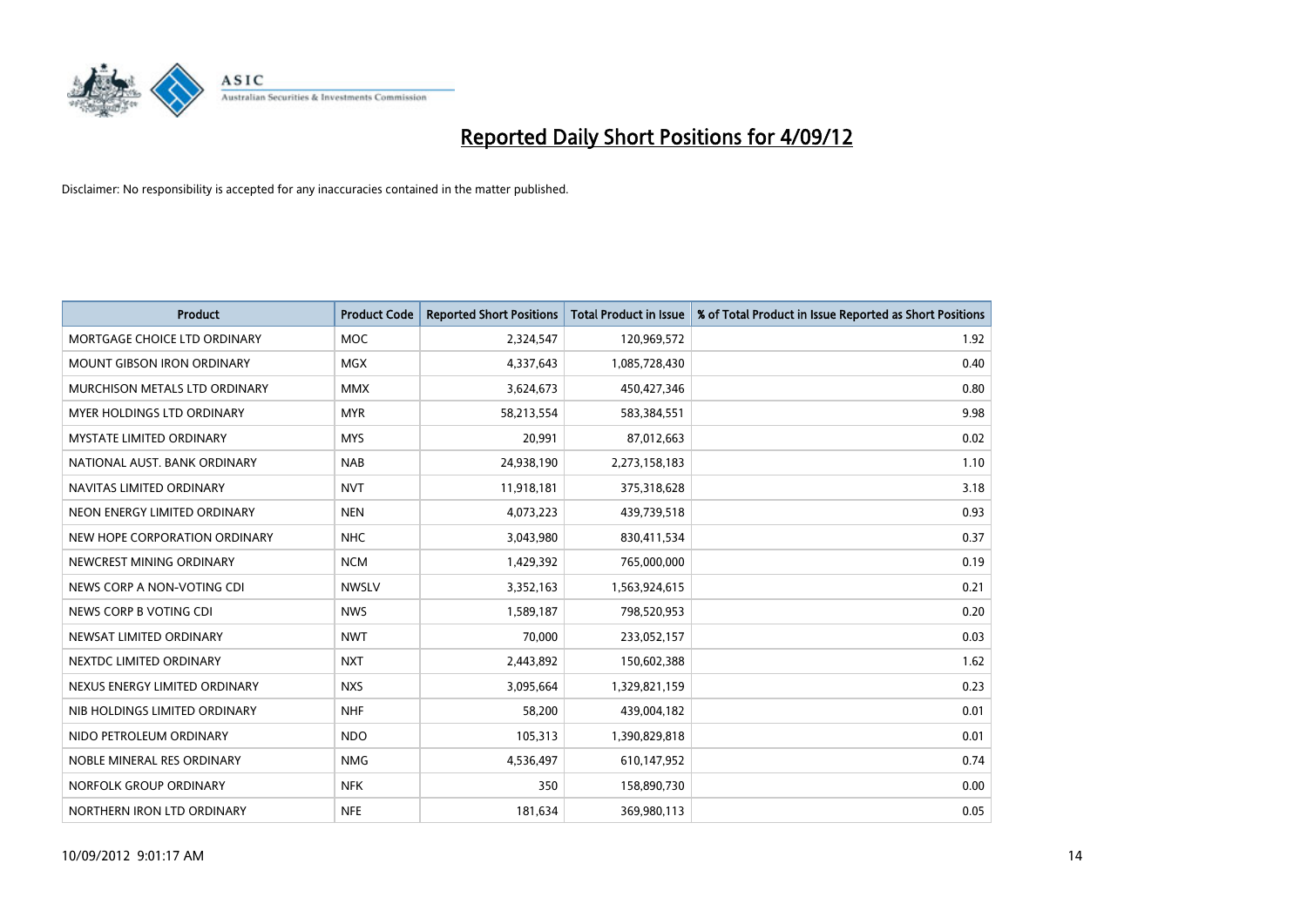

| <b>Product</b>                        | <b>Product Code</b> | <b>Reported Short Positions</b> | <b>Total Product in Issue</b> | % of Total Product in Issue Reported as Short Positions |
|---------------------------------------|---------------------|---------------------------------|-------------------------------|---------------------------------------------------------|
| NORTHERN STAR ORDINARY                | <b>NST</b>          | 1,460,626                       | 416,924,034                   | 0.35                                                    |
| NRW HOLDINGS LIMITED ORDINARY         | <b>NWH</b>          | 2,962,621                       | 278,888,011                   | 1.06                                                    |
| NUCOAL RESOURCES LTD ORDINARY         | <b>NCR</b>          | 100,000                         | 768,612,354                   | 0.01                                                    |
| NUFARM LIMITED ORDINARY               | <b>NUF</b>          | 5,643,119                       | 262,142,247                   | 2.15                                                    |
| OAKTON LIMITED ORDINARY               | <b>OKN</b>          | 163,539                         | 91,721,874                    | 0.18                                                    |
| OCEANAGOLD CORP. CHESS DEPOSITARY INT | <b>OGC</b>          | 994,899                         | 262,982,710                   | 0.38                                                    |
| OIL SEARCH LTD ORDINARY               | <b>OSH</b>          | 5,749,976                       | 1,331,356,047                 | 0.43                                                    |
| OM HOLDINGS LIMITED ORDINARY          | <b>OMH</b>          | 4,354,588                       | 604,105,150                   | 0.72                                                    |
| ORICA LIMITED ORDINARY                | ORI                 | 1,579,848                       | 365,642,802                   | 0.43                                                    |
| ORIGIN ENERGY ORDINARY                | ORG                 | 7,913,426                       | 1,090,082,273                 | 0.73                                                    |
| OROCOBRE LIMITED ORDINARY             | <b>ORE</b>          | 67,260                          | 103,195,029                   | 0.07                                                    |
| OROTONGROUP LIMITED ORDINARY          | ORL                 | 175,455                         | 40,880,902                    | 0.43                                                    |
| OZ MINERALS ORDINARY                  | OZL                 | 5,594,721                       | 303,470,022                   | 1.84                                                    |
| <b>PACIFIC BRANDS ORDINARY</b>        | <b>PBG</b>          | 7,563,628                       | 912,915,695                   | 0.83                                                    |
| PALADIN ENERGY LTD ORDINARY           | <b>PDN</b>          | 65,993,967                      | 835,645,290                   | 7.90                                                    |
| PANAUST LIMITED ORDINARY              | <b>PNA</b>          | 4,200,231                       | 604,599,995                   | 0.69                                                    |
| PANORAMIC RESOURCES ORDINARY          | PAN                 | 6,660,535                       | 255,681,195                   | 2.61                                                    |
| PAPERLINX LIMITED ORDINARY            | <b>PPX</b>          | 1,430,965                       | 609,280,761                   | 0.23                                                    |
| PAPILLON RES LTD ORDINARY             | <b>PIR</b>          | 643,340                         | 245,819,121                   | 0.26                                                    |
| PEET LIMITED ORDINARY                 | <b>PPC</b>          | 1,828,615                       | 321,010,215                   | 0.57                                                    |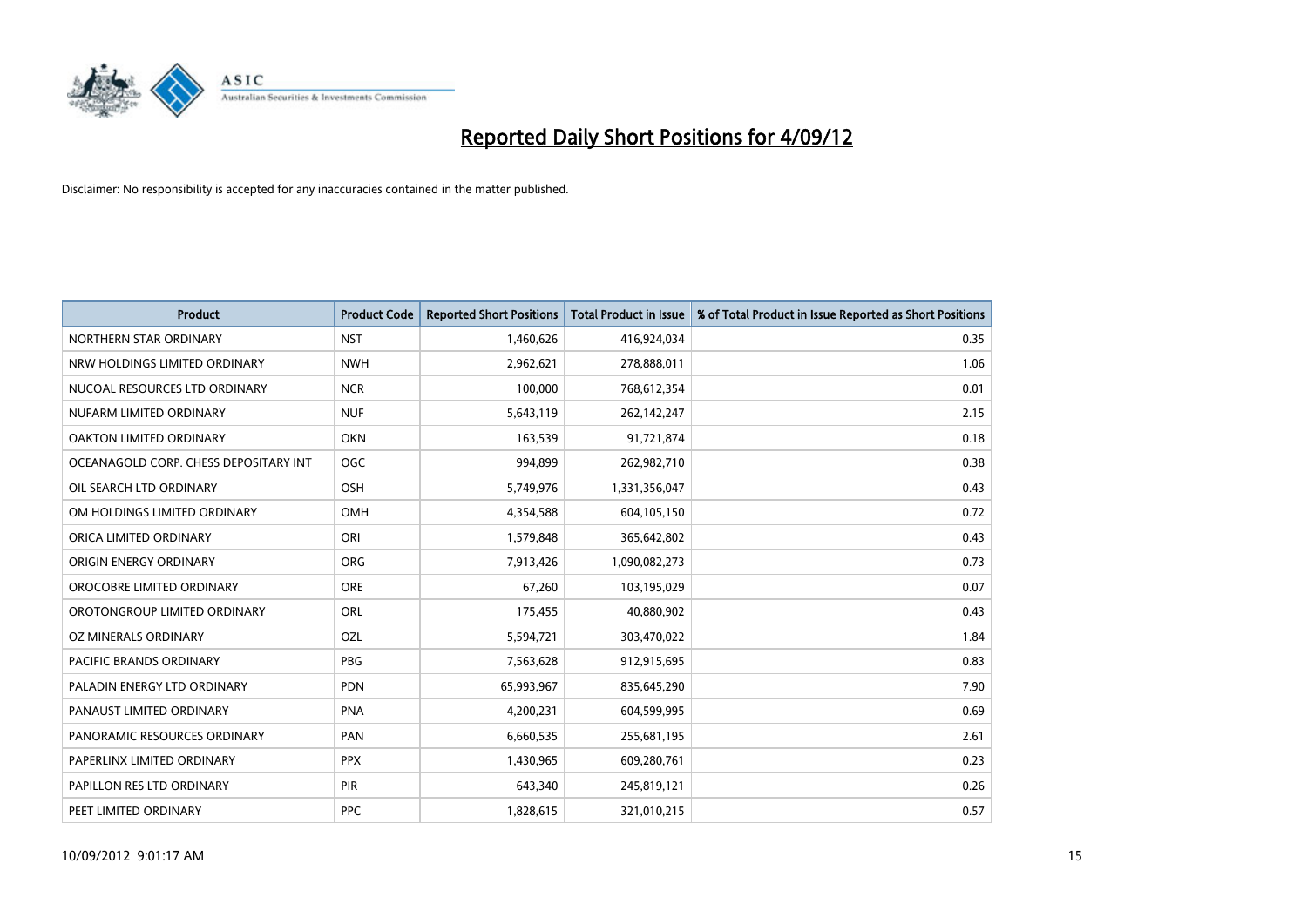

| <b>Product</b>                 | <b>Product Code</b> | <b>Reported Short Positions</b> | <b>Total Product in Issue</b> | % of Total Product in Issue Reported as Short Positions |
|--------------------------------|---------------------|---------------------------------|-------------------------------|---------------------------------------------------------|
| PERILYA LIMITED ORDINARY       | PEM                 | 395,118                         | 769,316,426                   | 0.05                                                    |
| PERPETUAL LIMITED ORDINARY     | PPT                 | 2,231,037                       | 41,980,678                    | 5.31                                                    |
| PERSEUS MINING LTD ORDINARY    | PRU                 | 10,875,186                      | 457,962,088                   | 2.37                                                    |
| PHARMAXIS LTD ORDINARY         | <b>PXS</b>          | 5,011,027                       | 307,888,389                   | 1.63                                                    |
| PLATINUM ASSET ORDINARY        | <b>PTM</b>          | 10,168,533                      | 561,347,878                   | 1.81                                                    |
| PLATINUM AUSTRALIA ORDINARY    | <b>PLA</b>          | 836,127                         | 504,968,043                   | 0.17                                                    |
| PMI GOLD CORP CDI 1:1          | <b>PVM</b>          | 55,927                          | 71,705,667                    | 0.08                                                    |
| PMP LIMITED ORDINARY           | <b>PMP</b>          | 146,219                         | 323,781,124                   | 0.05                                                    |
| PREMIER INVESTMENTS ORDINARY   | <b>PMV</b>          | 791,045                         | 155,260,478                   | 0.51                                                    |
| PRIMA BIOMED LTD ORDINARY      | <b>PRR</b>          | 4,875,000                       | 1,066,063,388                 | 0.46                                                    |
| PRIMARY HEALTH CARE ORDINARY   | <b>PRY</b>          | 21,623,075                      | 501,717,314                   | 4.31                                                    |
| PRIMEAG AUSTRALIA ORDINARY     | PAG                 | 73,789                          | 266,394,444                   | 0.03                                                    |
| PROGRAMMED ORDINARY            | <b>PRG</b>          | 532,046                         | 118,175,280                   | 0.45                                                    |
| <b>QANTAS AIRWAYS ORDINARY</b> | QAN                 | 17,480,288                      | 2,265,123,620                 | 0.77                                                    |
| OBE INSURANCE GROUP ORDINARY   | <b>OBE</b>          | 58,016,745                      | 1,181,684,901                 | 4.91                                                    |
| OR NATIONAL LIMITED ORDINARY   | <b>ORN</b>          | 18,981,273                      | 2,440,000,000                 | 0.78                                                    |
| ORXPHARMA LTD ORDINARY         | <b>QRX</b>          | 194,687                         | 144,577,206                   | 0.13                                                    |
| QUBE LOGISTICS HLDG ORDINARY   | QUB                 | 6,135,639                       | 921,407,185                   | 0.67                                                    |
| RAMELIUS RESOURCES ORDINARY    | <b>RMS</b>          | 5,807,644                       | 336,256,949                   | 1.73                                                    |
| RAMSAY HEALTH CARE ORDINARY    | <b>RHC</b>          | 3,062,009                       | 202,081,252                   | 1.52                                                    |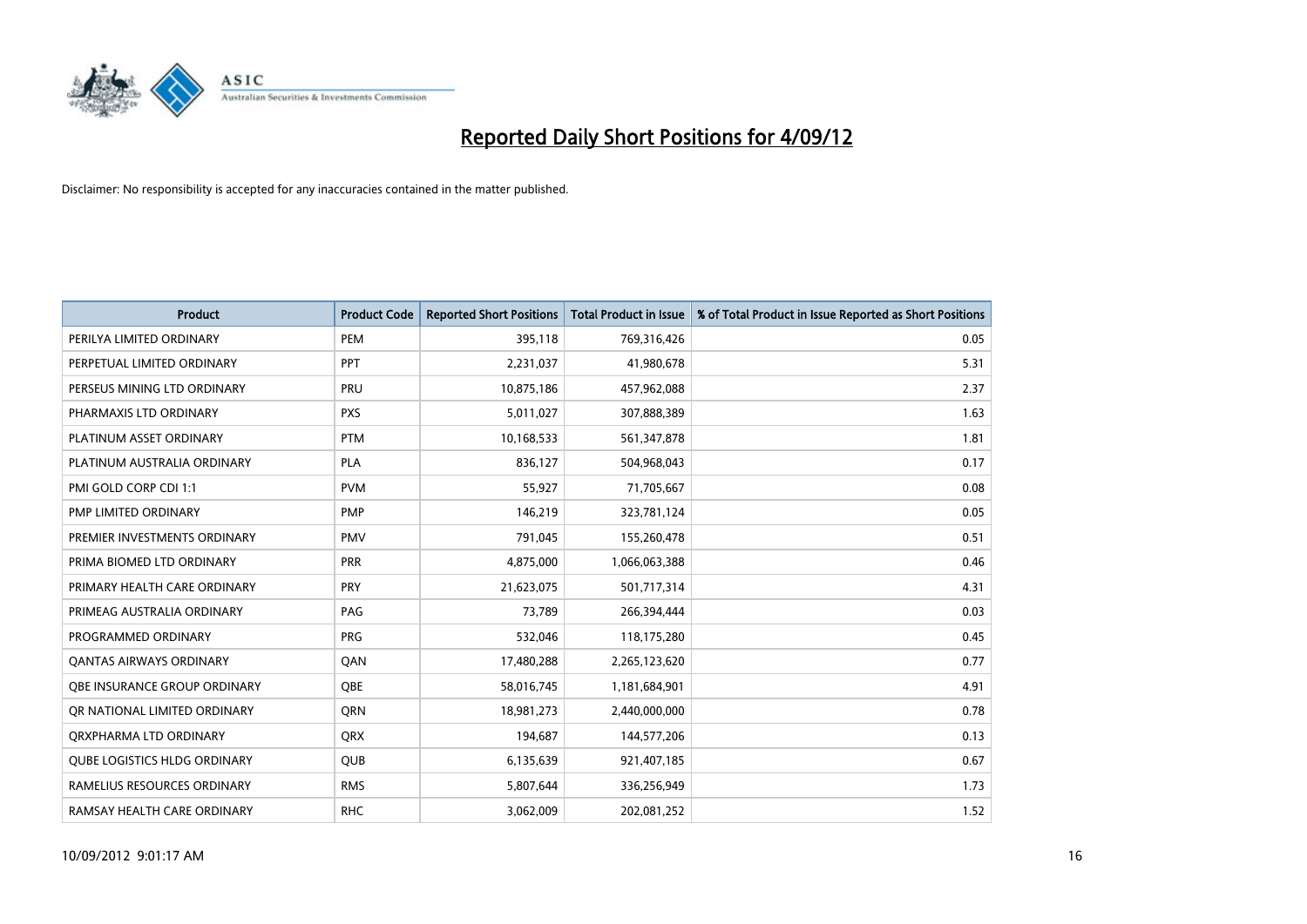

| <b>Product</b>                      | <b>Product Code</b> | <b>Reported Short Positions</b> | <b>Total Product in Issue</b> | % of Total Product in Issue Reported as Short Positions |
|-------------------------------------|---------------------|---------------------------------|-------------------------------|---------------------------------------------------------|
| RANGE RESOURCES LTD ORDINARY        | <b>RRS</b>          | 351,831                         | 2,118,880,660                 | 0.02                                                    |
| <b>RCR TOMLINSON ORDINARY</b>       | <b>RCR</b>          | 82,881                          | 133,476,265                   | 0.06                                                    |
| <b>REA GROUP ORDINARY</b>           | <b>REA</b>          | 281,105                         | 131,714,699                   | 0.21                                                    |
| RECKON LIMITED ORDINARY             | <b>RKN</b>          | 570,058                         | 129,488,015                   | 0.44                                                    |
| <b>RED 5 LIMITED ORDINARY</b>       | <b>RED</b>          | 150,584                         | 135,488,008                   | 0.11                                                    |
| RED EMPEROR RESOURCE ORDINARY       | <b>RMP</b>          | 4,500                           | 266,234,221                   | 0.00                                                    |
| <b>RED FORK ENERGY ORDINARY</b>     | <b>RFE</b>          | 1,866,935                       | 310,324,853                   | 0.60                                                    |
| REDBANK ENERGY LTD ORDINARY         | AEI                 | 13                              | 786,287                       | 0.00                                                    |
| <b>REGIS RESOURCES ORDINARY</b>     | <b>RRL</b>          | 785,494                         | 453,366,465                   | 0.17                                                    |
| RESMED INC CDI 10:1                 | <b>RMD</b>          | 957,635                         | 1,556,242,300                 | 0.06                                                    |
| RESOLUTE MINING ORDINARY            | <b>RSG</b>          | 1,266,221                       | 628,628,623                   | 0.20                                                    |
| <b>RESOURCE GENERATION ORDINARY</b> | <b>RES</b>          | 173                             | 262,895,652                   | 0.00                                                    |
| REVERSE CORP LIMITED ORDINARY       | <b>REF</b>          | 100                             | 92,382,175                    | 0.00                                                    |
| REX MINERALS LIMITED ORDINARY       | <b>RXM</b>          | 540,197                         | 188,907,284                   | 0.29                                                    |
| <b>RHG LIMITED ORDINARY</b>         | <b>RHG</b>          | 36,083                          | 308,483,177                   | 0.01                                                    |
| RIALTO ENERGY ORDINARY              | <b>RIA</b>          | 41                              | 672,259,992                   | 0.00                                                    |
| RIO TINTO LIMITED ORDINARY          | <b>RIO</b>          | 17,539,476                      | 435,758,720                   | 4.03                                                    |
| ROC OIL COMPANY ORDINARY            | <b>ROC</b>          | 2,204,009                       | 683,235,552                   | 0.32                                                    |
| <b>RURALCO HOLDINGS ORDINARY</b>    | <b>RHL</b>          | 12,000                          | 55,019,284                    | 0.02                                                    |
| SABRE RESOURCES ORDINARY            | <b>SBR</b>          | 185,000                         | 180,472,228                   | 0.10                                                    |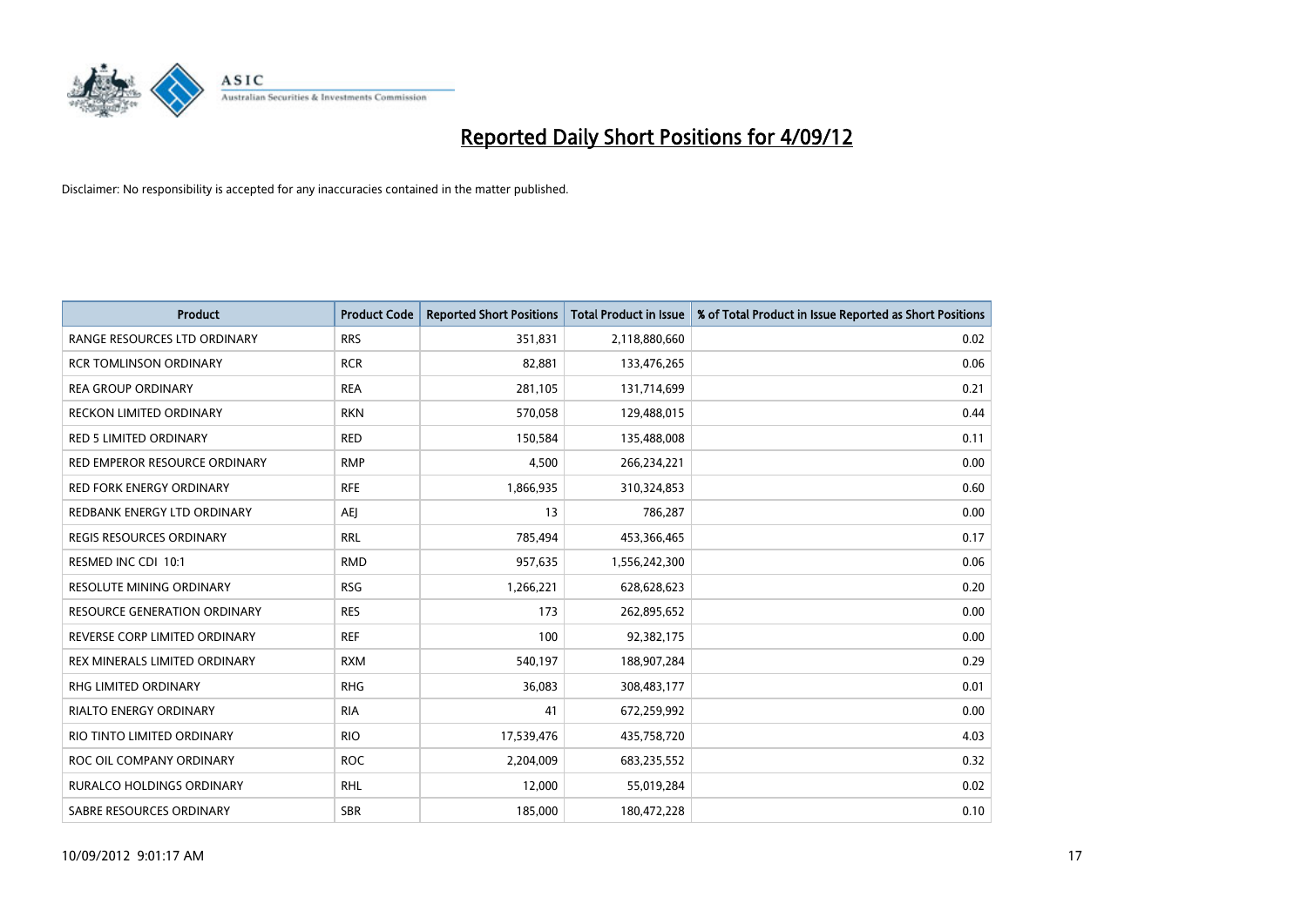

| <b>Product</b>                           | <b>Product Code</b> | <b>Reported Short Positions</b> | <b>Total Product in Issue</b> | % of Total Product in Issue Reported as Short Positions |
|------------------------------------------|---------------------|---------------------------------|-------------------------------|---------------------------------------------------------|
| SAI GLOBAL LIMITED ORDINARY              | SAI                 | 3,157,969                       | 204,764,512                   | 1.54                                                    |
| SALMAT LIMITED ORDINARY                  | <b>SLM</b>          | 2,794,580                       | 159,802,174                   | 1.75                                                    |
| SAMSON OIL & GAS LTD ORDINARY            | <b>SSN</b>          | 3,699,942                       | 1,789,306,459                 | 0.21                                                    |
| SANDFIRE RESOURCES ORDINARY              | <b>SFR</b>          | 4,627,918                       | 151,557,635                   | 3.05                                                    |
| <b>SANTOS LTD ORDINARY</b>               | <b>STO</b>          | 4,938,720                       | 953,041,775                   | 0.52                                                    |
| SARACEN MINERAL ORDINARY                 | <b>SAR</b>          | 4,925,890                       | 594,815,640                   | 0.83                                                    |
| SEDGMAN LIMITED ORDINARY                 | <b>SDM</b>          | 156,966                         | 215,512,930                   | 0.07                                                    |
| SEEK LIMITED ORDINARY                    | <b>SEK</b>          | 12,449,413                      | 337,101,307                   | 3.69                                                    |
| SENEX ENERGY LIMITED ORDINARY            | <b>SXY</b>          | 4,325,699                       | 1,138,734,837                 | 0.38                                                    |
| SERVCORP LIMITED ORDINARY                | SRV                 | 101                             | 98,440,807                    | 0.00                                                    |
| SERVICE STREAM ORDINARY                  | <b>SSM</b>          | 400                             | 283,418,867                   | 0.00                                                    |
| SEVEN GROUP HOLDINGS ORDINARY            | <b>SVW</b>          | 1,591,381                       | 307,410,281                   | 0.52                                                    |
| SEVEN WEST MEDIA LTD ORDINARY            | <b>SWM</b>          | 18,388,279                      | 999,160,872                   | 1.84                                                    |
| SIGMA PHARMACEUTICAL ORDINARY            | <b>SIP</b>          | 5,620,300                       | 1,186,303,520                 | 0.47                                                    |
| SILEX SYSTEMS ORDINARY                   | <b>SLX</b>          | 856,306                         | 170,143,997                   | 0.50                                                    |
| SILVER LAKE RESOURCE ORDINARY            | <b>SLR</b>          | 9,084,912                       | 225,493,476                   | 4.03                                                    |
| SIMS METAL MGMT LTD ORDINARY             | SGM                 | 9,877,463                       | 204,835,577                   | 4.82                                                    |
| SINGAPORE TELECOMM. CHESS DEPOSITARY INT | <b>SGT</b>          | 10,509,671                      | 154,444,714                   | 6.80                                                    |
| SKILLED GROUP LTD ORDINARY               | <b>SKE</b>          | 100,000                         | 233,487,276                   | 0.04                                                    |
| SKYCITY ENT GRP LTD ORDINARY             | <b>SKC</b>          | 55,101                          | 576,958,340                   | 0.01                                                    |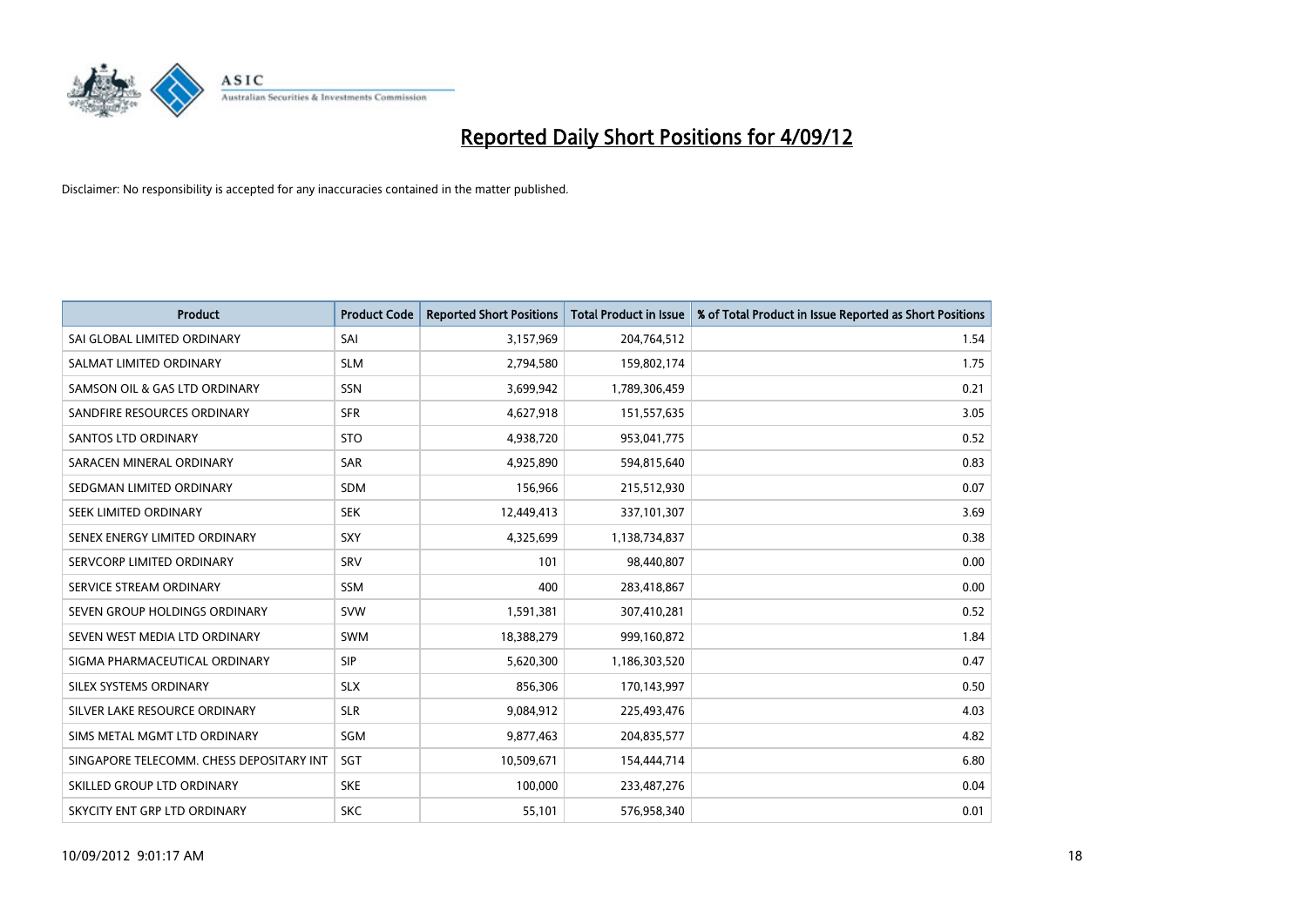

| <b>Product</b>                           | <b>Product Code</b> | <b>Reported Short Positions</b> | <b>Total Product in Issue</b> | % of Total Product in Issue Reported as Short Positions |
|------------------------------------------|---------------------|---------------------------------|-------------------------------|---------------------------------------------------------|
| <b>SLATER &amp; GORDON ORDINARY</b>      | SGH                 | 1,001                           | 168,600,731                   | 0.00                                                    |
| SMS MANAGEMENT. ORDINARY                 | <b>SMX</b>          | 728,425                         | 68,464,436                    | 1.06                                                    |
| SOLIMAR ENERGY LTD ORDINARY              | SGY                 | 150,000                         | 462,142,098                   | 0.03                                                    |
| SONIC HEALTHCARE ORDINARY                | <b>SHL</b>          | 6,544,942                       | 392,509,875                   | 1.67                                                    |
| SOUL PATTINSON (W.H) ORDINARY            | SOL                 | 3,636                           | 239,395,320                   | 0.00                                                    |
| SOUTH BOULDER MINES ORDINARY             | <b>STB</b>          | 90,969                          | 126,732,826                   | 0.07                                                    |
| SP AUSNET STAPLED SECURITIES             | <b>SPN</b>          | 2,049,139                       | 3,339,620,165                 | 0.06                                                    |
| SPARK INFRASTRUCTURE STAPLED NOTE & UNIT | SKI                 | 36,815,279                      | 1,326,734,264                 | 2.77                                                    |
| SPDR 200 FUND ETF UNITS                  | <b>STW</b>          | 2,592                           | 50,259,567                    | 0.01                                                    |
| SPECIALTY FASHION ORDINARY               | <b>SFH</b>          | 2,440,932                       | 192,236,121                   | 1.27                                                    |
| ST BARBARA LIMITED ORDINARY              | <b>SBM</b>          | 13,664,937                      | 325,615,389                   | 4.20                                                    |
| STANMORE COAL LTD ORDINARY               | <b>SMR</b>          | 32,870                          | 179,409,108                   | 0.02                                                    |
| STARPHARMA HOLDINGS ORDINARY             | SPL                 | 2,667,563                       | 282,787,260                   | 0.94                                                    |
| STHN CROSS MEDIA ORDINARY                | SXL                 | 18,399,680                      | 704,858,525                   | 2.61                                                    |
| STOCKLAND UNITS/ORD STAPLED              | SGP                 | 11,448,626                      | 2,203,157,963                 | 0.52                                                    |
| STRAITS RES LTD. ORDINARY                | SRO                 | 74,634                          | 456,529,474                   | 0.02                                                    |
| STW COMMUNICATIONS ORDINARY              | SGN                 | 65,594                          | 362,798,351                   | 0.02                                                    |
| SUNCORP GROUP LTD ORDINARY               | <b>SUN</b>          | 8,141,716                       | 1,286,600,980                 | 0.63                                                    |
| SUNDANCE ENERGY ORDINARY                 | <b>SEA</b>          | 93,645                          | 277,098,474                   | 0.03                                                    |
| SUNDANCE RESOURCES ORDINARY              | <b>SDL</b>          | 2,941,319                       | 3,049,577,034                 | 0.10                                                    |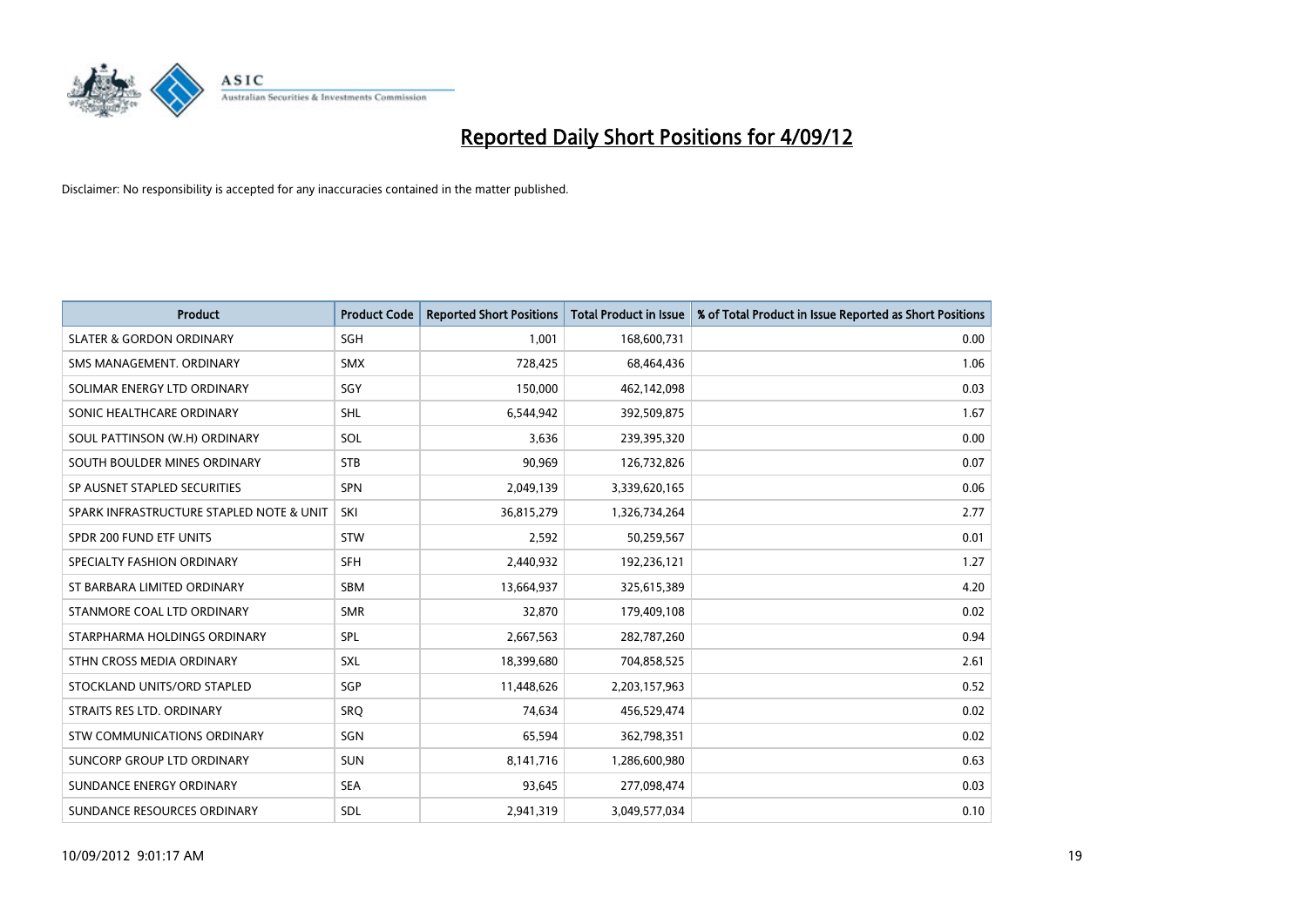

| <b>Product</b>                       | <b>Product Code</b> | <b>Reported Short Positions</b> | <b>Total Product in Issue</b> | % of Total Product in Issue Reported as Short Positions |
|--------------------------------------|---------------------|---------------------------------|-------------------------------|---------------------------------------------------------|
| SUNLAND GROUP LTD ORDINARY           | <b>SDG</b>          | 18,391                          | 196,717,811                   | 0.01                                                    |
| SUPER RET REP LTD ORDINARY           | <b>SUL</b>          | 1,096,527                       | 196,172,971                   | 0.56                                                    |
| SYD AIRPORT STAPLED US PROHIBIT.     | <b>SYD</b>          | 16,846,373                      | 1,861,210,782                 | 0.91                                                    |
| SYRAH RESOURCES ORDINARY             | <b>SYR</b>          | 25,981                          | 126,723,021                   | 0.02                                                    |
| <b>TABCORP HOLDINGS LTD ORDINARY</b> | <b>TAH</b>          | 11,000,298                      | 730,113,969                   | 1.51                                                    |
| TANAMI GOLD NL ORDINARY              | <b>TAM</b>          | 406,102                         | 261,132,677                   | 0.16                                                    |
| TAP OIL LIMITED ORDINARY             | <b>TAP</b>          | 536,192                         | 241,295,311                   | 0.22                                                    |
| TASSAL GROUP LIMITED ORDINARY        | <b>TGR</b>          | 250,120                         | 146,304,404                   | 0.17                                                    |
| <b>TATTS GROUP LTD ORDINARY</b>      | <b>TTS</b>          | 10,519,751                      | 1,362,919,733                 | 0.77                                                    |
| <b>TECHNOLOGY ONE ORDINARY</b>       | <b>TNE</b>          | 2,271                           | 305,380,455                   | 0.00                                                    |
| TELECOM CORPORATION ORDINARY         | <b>TEL</b>          | 17,402,187                      | 1,856,780,364                 | 0.94                                                    |
| <b>TELSTRA CORPORATION, ORDINARY</b> | <b>TLS</b>          | 29,211,741                      | 12,443,074,357                | 0.23                                                    |
| TEN NETWORK HOLDINGS ORDINARY        | <b>TEN</b>          | 80,455,294                      | 1,437,204,873                 | 5.60                                                    |
| TERANGA GOLD CORP CDI 1:1            | <b>TGZ</b>          | 124,132                         | 162,197,999                   | 0.08                                                    |
| <b>TEXON PETROLEUM LTD ORDINARY</b>  | <b>TXN</b>          | 135,274                         | 245,039,848                   | 0.06                                                    |
| TFS CORPORATION LTD ORDINARY         | <b>TFC</b>          |                                 | 279,621,829                   | 0.00                                                    |
| THE REJECT SHOP ORDINARY             | <b>TRS</b>          | 2,808,625                       | 26,092,220                    | 10.76                                                   |
| THORN GROUP LIMITED ORDINARY         | <b>TGA</b>          | 124,181                         | 146,374,703                   | 0.08                                                    |
| TIGER RESOURCES ORDINARY             | <b>TGS</b>          | 2,455,983                       | 673,470,269                   | 0.36                                                    |
| TOLL HOLDINGS LTD ORDINARY           | <b>TOL</b>          | 19,767,974                      | 717,133,875                   | 2.76                                                    |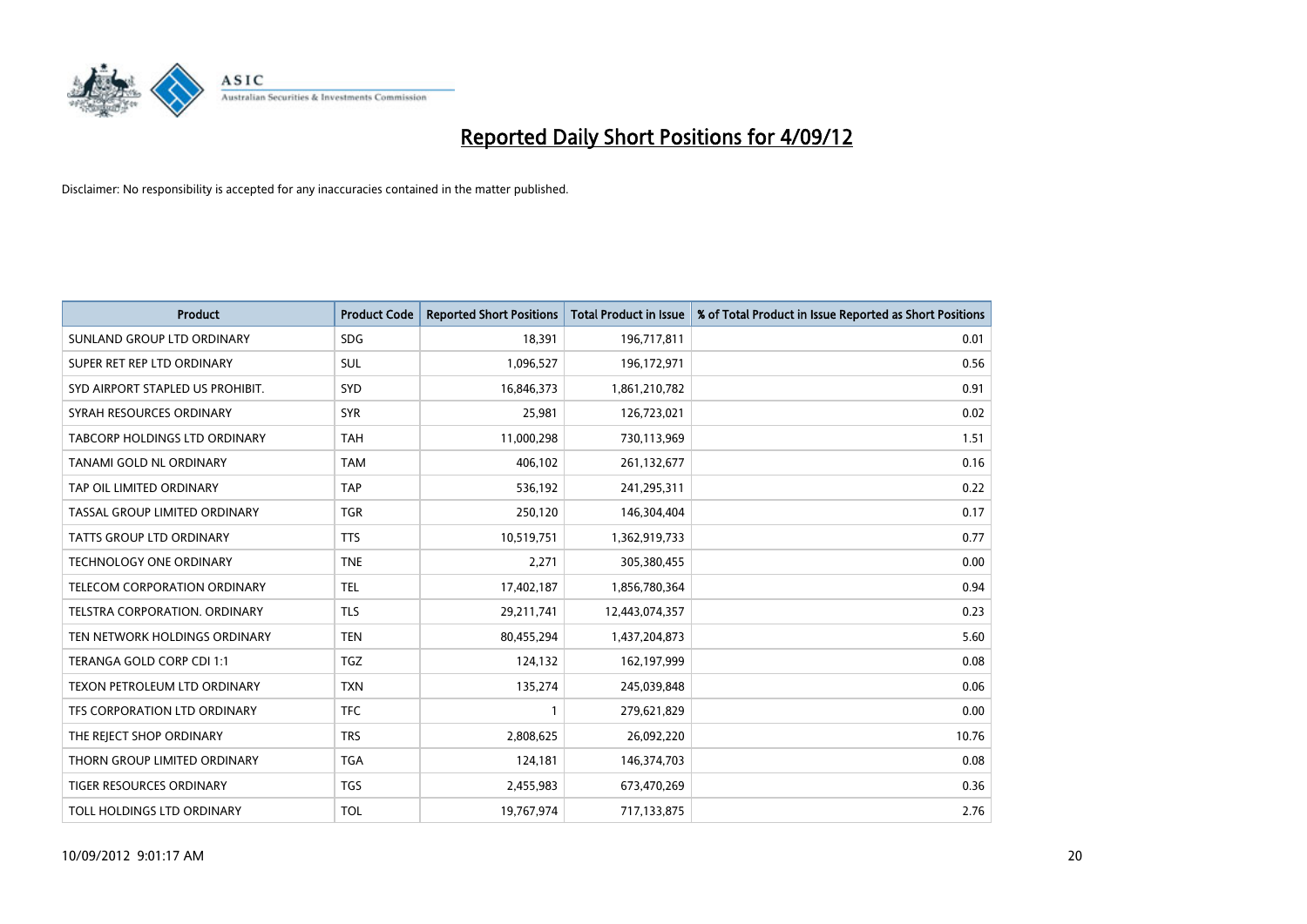

| <b>Product</b>                         | <b>Product Code</b> | <b>Reported Short Positions</b> | <b>Total Product in Issue</b> | % of Total Product in Issue Reported as Short Positions |
|----------------------------------------|---------------------|---------------------------------|-------------------------------|---------------------------------------------------------|
| TOX FREE SOLUTIONS ORDINARY            | <b>TOX</b>          | 25,993                          | 115,311,608                   | 0.02                                                    |
| TPG TELECOM LIMITED ORDINARY           | <b>TPM</b>          | 1,907,626                       | 793,808,141                   | 0.24                                                    |
| <b>TRADE ME GROUP ORDINARY</b>         | <b>TME</b>          | 15,811                          | 395,745,510                   | 0.00                                                    |
| TRANSFIELD SERVICES ORDINARY           | <b>TSE</b>          | 4,940,433                       | 517,878,468                   | 0.95                                                    |
| TRANSPACIFIC INDUST, ORDINARY          | <b>TPI</b>          | 5,350,967                       | 1,578,479,491                 | 0.34                                                    |
| TRANSURBAN GROUP TRIPLE STAPLED SEC.   | <b>TCL</b>          | 8,986,665                       | 1,461,665,097                 | 0.61                                                    |
| TREASURY WINE ESTATE ORDINARY          | <b>TWE</b>          | 13,935,700                      | 647,227,144                   | 2.15                                                    |
| TROY RESOURCES LTD ORDINARY            | <b>TRY</b>          | 222,324                         | 89,462,649                    | 0.25                                                    |
| <b>UGL LIMITED ORDINARY</b>            | UGL                 | 9,589,407                       | 166,315,038                   | 5.77                                                    |
| UNILIFE CORPORATION CDI 6:1            | <b>UNS</b>          | 186,653                         | 254,211,852                   | 0.07                                                    |
| <b>VENTURE MINERALS ORDINARY</b>       | <b>VMS</b>          | 135,674                         | 255,428,560                   | 0.05                                                    |
| <b>VIRGIN AUS HLDG LTD ORDINARY</b>    | <b>VAH</b>          | 39,356,377                      | 2,210,197,600                 | 1.78                                                    |
| VITERRA INC CDI 1:1                    | <b>VTA</b>          | 10                              | 68,629,939                    | 0.00                                                    |
| WAH NAM INT HLDG LTD ORDINARY          | <b>WNI</b>          | 2,086,116                       | 7,224,094,327                 | 0.03                                                    |
| <b>WATPAC LIMITED ORDINARY</b>         | <b>WTP</b>          | 56,694                          | 184,332,526                   | 0.03                                                    |
| <b>WDS LIMITED ORDINARY</b>            | <b>WDS</b>          | 7                               | 144,740,614                   | 0.00                                                    |
| WEBIET LIMITED ORDINARY                | <b>WEB</b>          | 41,574                          | 71,065,929                    | 0.06                                                    |
| <b>WESFARMERS LIMITED ORDINARY</b>     | <b>WES</b>          | 30,991,877                      | 1,006,582,930                 | 3.08                                                    |
| WESFARMERS LIMITED PARTIALLY PROTECTED | <b>WESN</b>         | 1,533,754                       | 150,555,880                   | 1.02                                                    |
| WESTERN AREAS NL ORDINARY              | <b>WSA</b>          | 10,636,641                      | 179,735,899                   | 5.92                                                    |